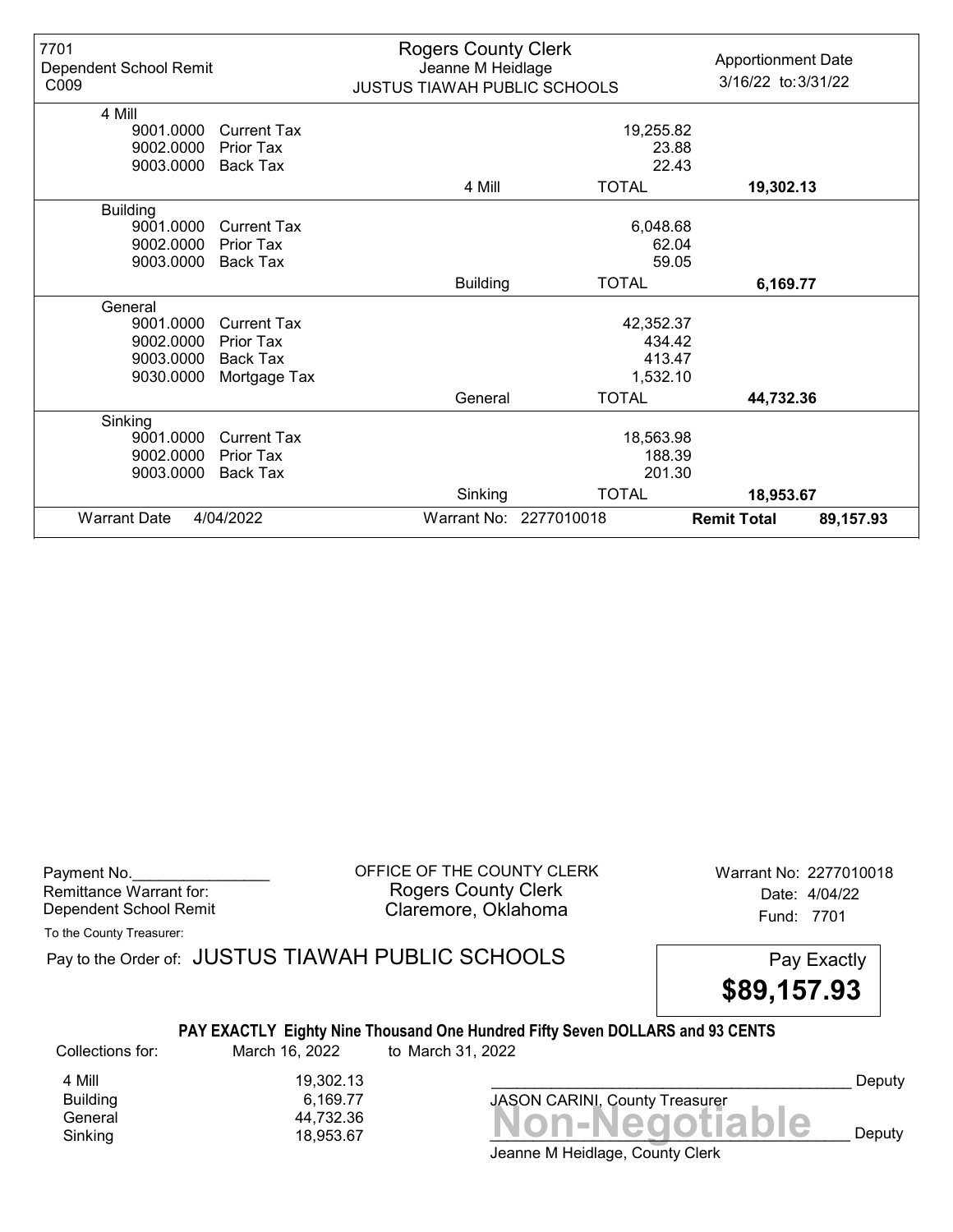| 7702<br>Independent School Remit<br>1001 |                    | <b>Rogers County Clerk</b><br>Jeanne M Heidlage<br><b>CLAREMORE PUBLIC SCHOOLS</b> |                        | <b>Apportionment Date</b><br>3/16/22 to: 3/31/22 |
|------------------------------------------|--------------------|------------------------------------------------------------------------------------|------------------------|--------------------------------------------------|
| 4 Mill                                   |                    |                                                                                    |                        |                                                  |
| 9001.0000                                | <b>Current Tax</b> |                                                                                    | 136,209.41             |                                                  |
| 9002.0000                                | Prior Tax          |                                                                                    | 168.95                 |                                                  |
| 9003.0000                                | <b>Back Tax</b>    |                                                                                    | 158.69                 |                                                  |
|                                          |                    | 4 Mill                                                                             | <b>TOTAL</b>           | 136,537.05                                       |
| <b>Building</b>                          |                    |                                                                                    |                        |                                                  |
| 9001.0000                                | <b>Current Tax</b> |                                                                                    | 51,702.24              |                                                  |
| 9002.0000                                | <b>Prior Tax</b>   | 322.14                                                                             |                        |                                                  |
| 9003.0000                                | <b>Back Tax</b>    |                                                                                    | 262.10                 |                                                  |
|                                          |                    | <b>Building</b>                                                                    | <b>TOTAL</b>           | 52,286.48                                        |
| General                                  |                    |                                                                                    |                        |                                                  |
| 9001.0000                                | <b>Current Tax</b> |                                                                                    | 361,815.03             |                                                  |
| 9002.0000                                | Prior Tax          |                                                                                    | 2,254.36               |                                                  |
| 9003.0000                                | Back Tax           |                                                                                    | 1,834.23               |                                                  |
| 9030.0000                                | Mortgage Tax       |                                                                                    | 10,837.54              |                                                  |
|                                          |                    | General                                                                            | <b>TOTAL</b>           | 376,741.16                                       |
| Sinking                                  |                    |                                                                                    |                        |                                                  |
| 9001.0000                                | <b>Current Tax</b> | 201,578.34                                                                         |                        |                                                  |
| 9002.0000                                | Prior Tax          |                                                                                    | 1,460.91               |                                                  |
| 9003.0000                                | <b>Back Tax</b>    |                                                                                    | 1,242.19               |                                                  |
|                                          |                    | Sinking                                                                            | <b>TOTAL</b>           | 204,281.44                                       |
| <b>Warrant Date</b>                      | 4/04/2022          |                                                                                    | Warrant No: 2277020216 | <b>Remit Total</b><br>769,846.13                 |

Payment No. 2277020216 COUNTY CLERK Warrant No: 2277020216 Rogers County Clerk Date: 4/04/22 Independent School Remit **Claremore, Oklahoma** Fund: 7702

To the County Treasurer:

Pay to the Order of: CLAREMORE PUBLIC SCHOOLS Pay Exactly



PAY EXACTLY Seven Hundred Sixty Nine Thousand Eight Hundred Forty Six DOLLARS and 13 CENTS

Collections for: March 16, 2022 to March 31, 2022

4 Mill<br>Building 136,537.05<br>52,286.48 52,286.48

Banding<br>General 376,741.16<br>Sinking 204,281.44 **Non-Negotiable** Sinking 204,281.44  $\blacksquare$ JASON CARINI, County Treasurer

Deputy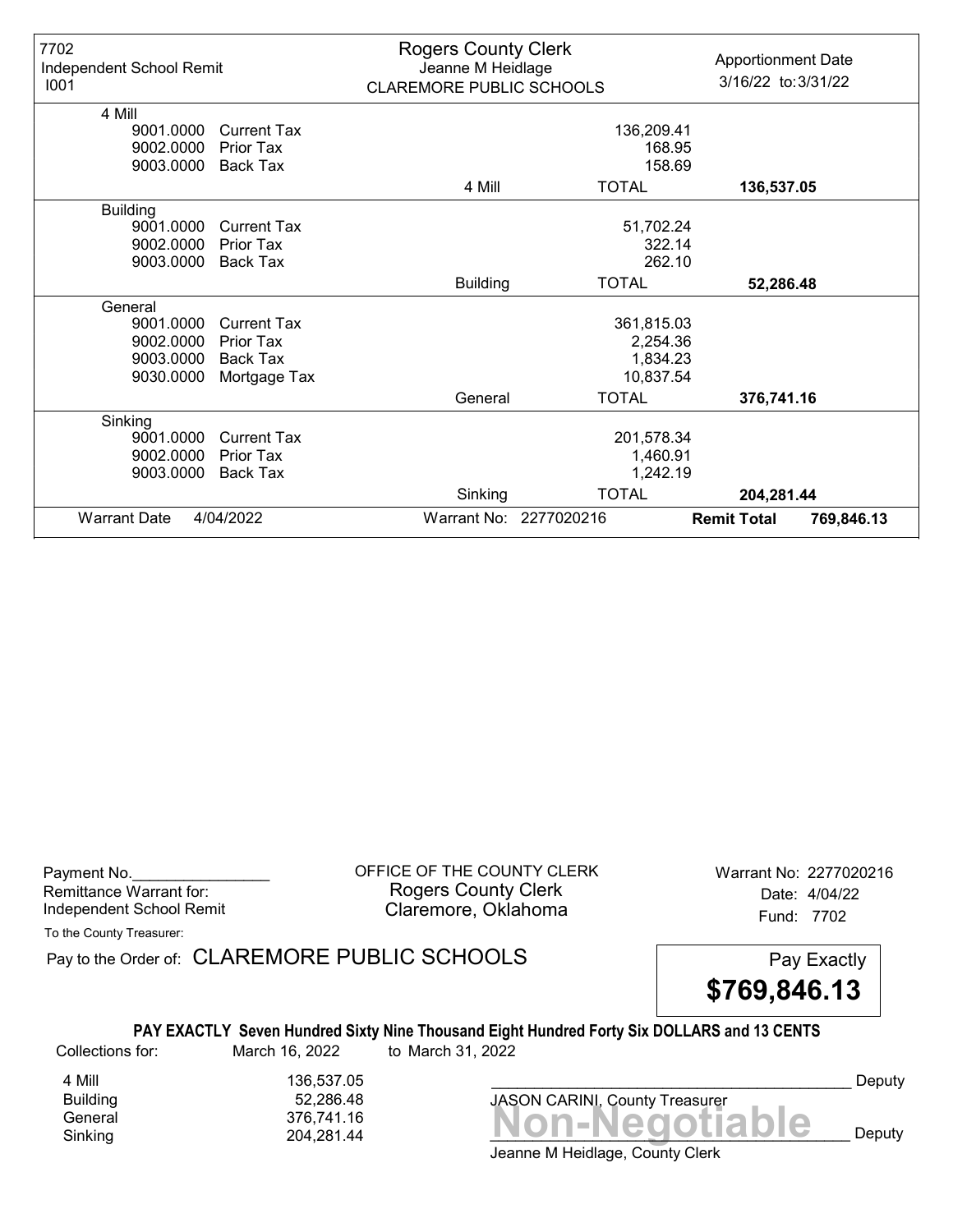| 7702<br>Independent School Remit<br>1002 |                    | <b>Rogers County Clerk</b><br>Jeanne M Heidlage<br>CATOOSA PUBLIC SCHOOLS |                        | <b>Apportionment Date</b><br>3/16/22 to: 3/31/22 |
|------------------------------------------|--------------------|---------------------------------------------------------------------------|------------------------|--------------------------------------------------|
| 4 Mill<br>9001.0000                      | <b>Current Tax</b> |                                                                           | 64,142.30              |                                                  |
| 9002.0000                                | Prior Tax          |                                                                           | 79.56                  |                                                  |
| 9003.0000                                | Back Tax           |                                                                           | 74.73                  |                                                  |
|                                          |                    | 4 Mill                                                                    | <b>TOTAL</b>           | 64,296.59                                        |
| <b>Building</b>                          |                    |                                                                           |                        |                                                  |
| 9001.0000                                | <b>Current Tax</b> | 90,587.72                                                                 |                        |                                                  |
| 9002.0000                                | Prior Tax          | 35.41                                                                     |                        |                                                  |
| 9003.0000                                | Back Tax           | 106.11                                                                    |                        |                                                  |
|                                          |                    | <b>Building</b>                                                           | <b>TOTAL</b>           | 90,729.24                                        |
| General                                  |                    |                                                                           |                        |                                                  |
| 9001.0000                                | <b>Current Tax</b> |                                                                           | 634,830.13             |                                                  |
| 9002.0000                                | Prior Tax          |                                                                           | 248.15                 |                                                  |
| 9003.0000                                | <b>Back Tax</b>    |                                                                           | 743.56                 |                                                  |
| 9030.0000                                | Mortgage Tax       |                                                                           | 5,103.50               |                                                  |
|                                          |                    | General                                                                   | <b>TOTAL</b>           | 640,925.34                                       |
| Sinking                                  |                    |                                                                           |                        |                                                  |
| 9001.0000                                | <b>Current Tax</b> | 329,409.87                                                                |                        |                                                  |
| 9002.0000                                | Prior Tax          |                                                                           | 132.26                 |                                                  |
| 9003.0000                                | <b>Back Tax</b>    |                                                                           | 411.80                 |                                                  |
|                                          |                    | Sinking                                                                   | <b>TOTAL</b>           | 329,953.93                                       |
| <b>Warrant Date</b>                      | 4/04/2022          |                                                                           | Warrant No: 2277020217 | <b>Remit Total</b><br>1,125,905.10               |

Payment No. 2277020217<br>
OFFICE OF THE COUNTY CLERK Warrant No: 2277020217 Rogers County Clerk Date: 4/04/22 Independent School Remit **Claremore, Oklahoma** Fund: 7702

To the County Treasurer:

Pay to the Order of: CATOOSA PUBLIC SCHOOLS Pay Exactly



PAY EXACTLY One Million One Hundred Twenty Five Thousand Nine Hundred Five DOLLARS and 10 CENTS Collections for: March 16, 2022 to March 31, 2022

4 Mill 64,296.59 Building 90,729.24

Banding<br>General 640,925.34<br>Sinking 329,953.93 **Non-Negotiable** Sinking  $329,953.93$   $329,953.93$   $329$ JASON CARINI, County Treasurer

Deputy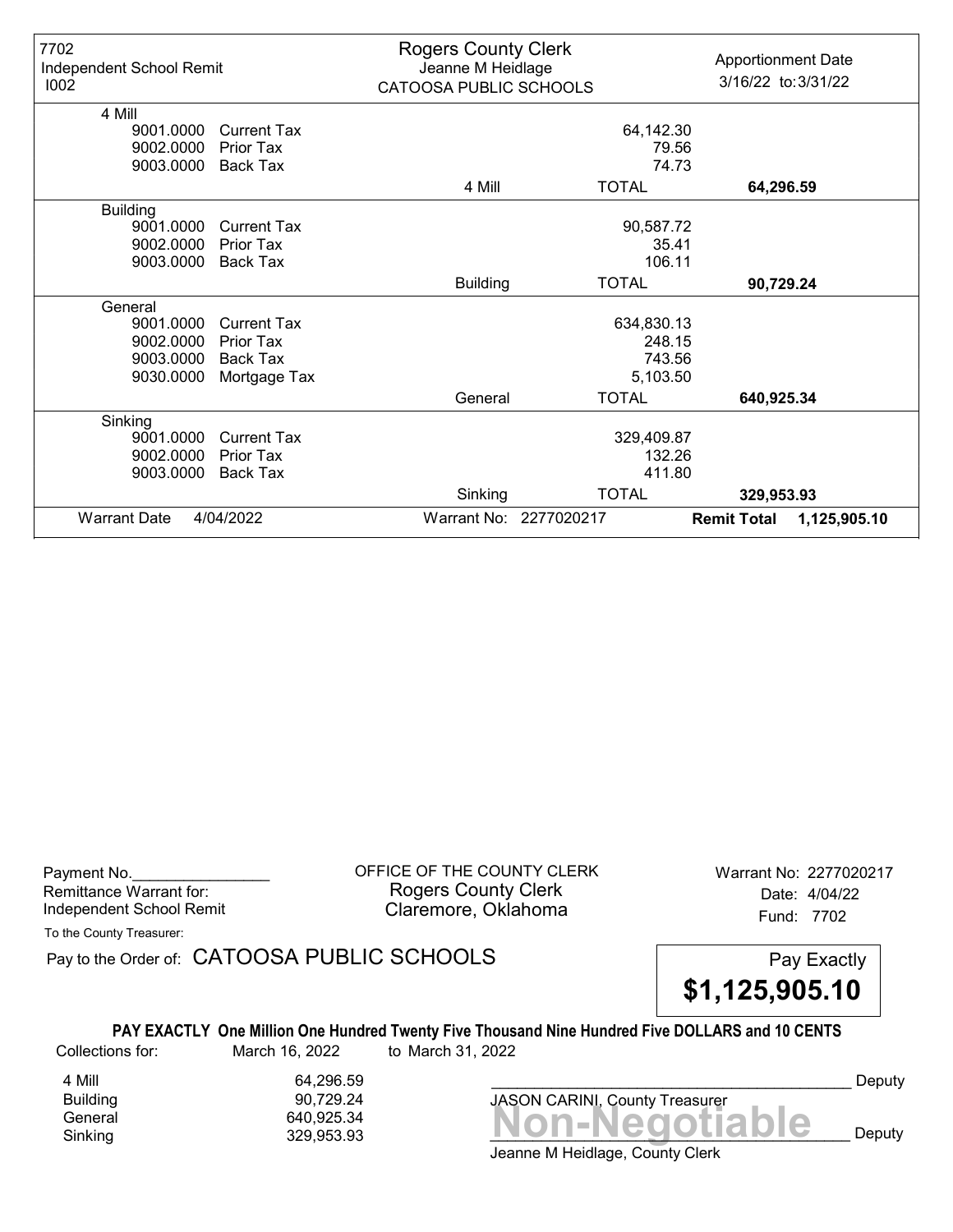| 7702<br>Independent School Remit<br>1003 |                    | <b>Rogers County Clerk</b><br>Jeanne M Heidlage<br>CHELSEA PUBLIC SCHOOLS |                        | <b>Apportionment Date</b><br>3/16/22 to: 3/31/22 |
|------------------------------------------|--------------------|---------------------------------------------------------------------------|------------------------|--------------------------------------------------|
| 4 Mill<br>9001.0000                      | Current Tax        |                                                                           | 27,251.16              |                                                  |
| 9002.0000                                | <b>Prior Tax</b>   |                                                                           | 33.80                  |                                                  |
| 9003.0000                                | Back Tax           |                                                                           | 31.75                  |                                                  |
|                                          |                    | 4 Mill                                                                    | <b>TOTAL</b>           |                                                  |
|                                          |                    |                                                                           |                        | 27,316.71                                        |
| <b>Building</b>                          |                    |                                                                           |                        |                                                  |
| 9001.0000                                | <b>Current Tax</b> | 21,503.86                                                                 |                        |                                                  |
| 9002.0000                                | <b>Prior Tax</b>   | 41.06                                                                     |                        |                                                  |
| 9003.0000                                | Back Tax           |                                                                           | 28.99                  |                                                  |
|                                          |                    | <b>Building</b>                                                           | <b>TOTAL</b>           | 21,573.91                                        |
| General                                  |                    |                                                                           |                        |                                                  |
| 9001.0000                                | <b>Current Tax</b> |                                                                           | 150,403.38             |                                                  |
| 9002.0000                                | <b>Prior Tax</b>   |                                                                           | 287.14                 |                                                  |
| 9003.0000                                | <b>Back Tax</b>    |                                                                           | 202.78                 |                                                  |
| 9030.0000                                | Mortgage Tax       |                                                                           | 2,168.25               |                                                  |
|                                          |                    | General                                                                   | <b>TOTAL</b>           | 153,061.55                                       |
| Sinking                                  |                    |                                                                           |                        |                                                  |
| 9001.0000                                | <b>Current Tax</b> | 65,417.85                                                                 |                        |                                                  |
| 9002.0000                                | <b>Prior Tax</b>   | 125.28                                                                    |                        |                                                  |
| 9003.0000                                | <b>Back Tax</b>    |                                                                           | 94.42                  |                                                  |
|                                          |                    | Sinking                                                                   | <b>TOTAL</b>           | 65,637.55                                        |
| <b>Warrant Date</b>                      | 4/04/2022          |                                                                           | Warrant No: 2277020218 | <b>Remit Total</b><br>267,589.72                 |

Payment No. 2277020218 CONDUCT OF THE COUNTY CLERK Warrant No: 2277020218 Rogers County Clerk Date: 4/04/22 Independent School Remit **Claremore, Oklahoma** Fund: 7702

To the County Treasurer:

Pay to the Order of: CHELSEA PUBLIC SCHOOLS Pay Exactly

\$267,589.72

#### PAY EXACTLY Two Hundred Sixty Seven Thousand Five Hundred Eighty Nine DOLLARS and 72 CENTS Collections for: March 16, 2022 to March 31, 2022

4 Mill 27,316.71<br>Building 21,573.91 Building 21,573.91<br>General 153.061.55

Ballaning<br>General 153,061.55<br>Sinking 65,637.55 **Non-Negotiable** Sinking 65,637.55 \_\_\_\_\_\_\_\_\_\_\_\_\_\_\_\_\_\_\_\_\_\_\_\_\_\_\_\_\_\_\_\_\_\_\_\_\_\_\_\_\_\_ Deputy

JASON CARINI, County Treasurer

Deputy

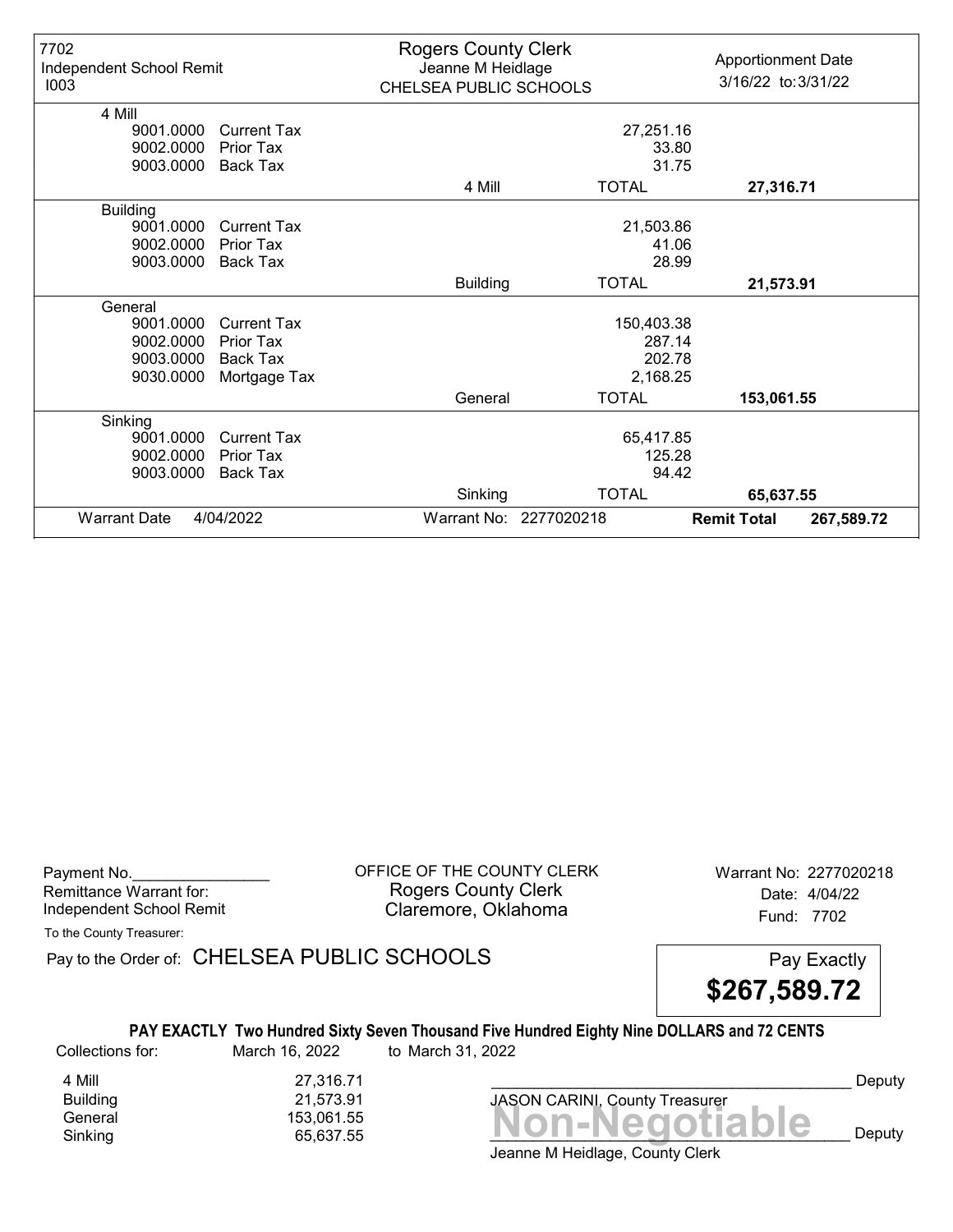| 7702                     |                    | <b>Rogers County Clerk</b>    |                        | <b>Apportionment Date</b>          |  |
|--------------------------|--------------------|-------------------------------|------------------------|------------------------------------|--|
| Independent School Remit |                    |                               | Jeanne M Heidlage      |                                    |  |
| 1004                     |                    | OOLOGAH-TALALA PUBLIC SCHOOLS |                        | 3/16/22 to: 3/31/22                |  |
| 4 Mill                   |                    |                               |                        |                                    |  |
| 9001.0000                | <b>Current Tax</b> |                               | 59,565.23              |                                    |  |
| 9002.0000                | Prior Tax          | 73.88                         |                        |                                    |  |
| 9003.0000                | Back Tax           |                               | 69.39                  |                                    |  |
|                          |                    | 4 Mill                        | <b>TOTAL</b>           | 59,708.50                          |  |
| <b>Building</b>          |                    |                               |                        |                                    |  |
| 9001.0000                | <b>Current Tax</b> | 189,753.45                    |                        |                                    |  |
| 9002.0000                | <b>Prior Tax</b>   |                               | 72.38                  |                                    |  |
| 9003.0000                | Back Tax           |                               | 48.87                  |                                    |  |
|                          |                    | <b>Building</b>               | <b>TOTAL</b>           | 189,874.70                         |  |
| General                  |                    |                               |                        |                                    |  |
| 9001.0000                | <b>Current Tax</b> |                               | 1,329,401.42           |                                    |  |
| 9002.0000                | Prior Tax          |                               | 507.06                 |                                    |  |
| 9003.0000                | Back Tax           |                               | 342.38                 |                                    |  |
| 9030.0000                | Mortgage Tax       |                               | 4,739.33               |                                    |  |
|                          |                    | General                       | <b>TOTAL</b>           | 1,334,990.19                       |  |
| Sinking                  |                    |                               |                        |                                    |  |
| 9001.0000                | <b>Current Tax</b> |                               | 700,396.90             |                                    |  |
| 9002.0000                | Prior Tax          | 287.93                        |                        |                                    |  |
| 9003.0000                | <b>Back Tax</b>    | 170.61                        |                        |                                    |  |
|                          |                    | Sinking                       | <b>TOTAL</b>           | 700,855.44                         |  |
| <b>Warrant Date</b>      | 4/04/2022          |                               | Warrant No: 2277020219 | <b>Remit Total</b><br>2,285,428.83 |  |

Payment No. \_\_\_\_\_\_\_\_\_\_\_\_\_\_\_\_\_\_\_\_\_\_\_\_\_\_\_\_\_\_\_\_OFFICE OF THE COUNTY CLERK Warrant No: 2277020219 Rogers County Clerk Date: 4/04/22 Independent School Remit **Claremore, Oklahoma** Fund: 7702

To the County Treasurer:

Pay to the Order of: OOLOGAH-TALALA PUBLIC SCHOOLS Pay Exactly



PAY EXACTLY Two Million Two Hundred Eighty Five Thousand Four Hundred Twenty Eight DOLLARS and 83 CENTS Collections for: March 16, 2022 to March 31, 2022

4 Mill 59,708.50 Building 189,874.70

General Non-Negotiable 1334,990.19 Sinking 700,855.44 \_\_\_\_\_\_\_\_\_\_\_\_\_\_\_\_\_\_\_\_\_\_\_\_\_\_\_\_\_\_\_\_\_\_\_\_\_\_\_\_\_\_ Deputy JASON CARINI, County Treasurer

Deputy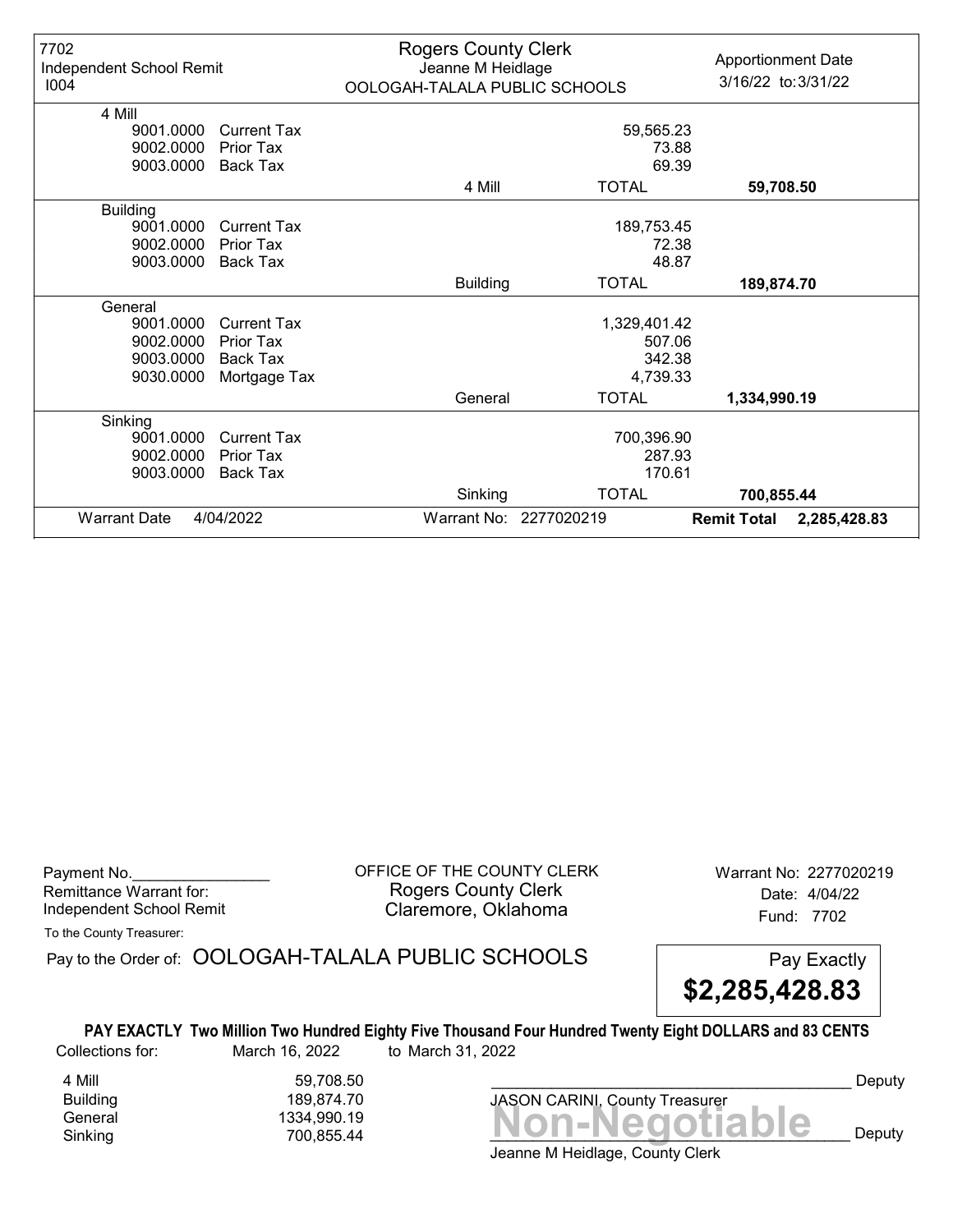| 7702<br>Independent School Remit<br>1005 |                    | <b>Rogers County Clerk</b><br>Jeanne M Heidlage<br><b>INOLA PUBLIC SCHOOLS</b> |                        | <b>Apportionment Date</b><br>3/16/22 to: 3/31/22 |            |
|------------------------------------------|--------------------|--------------------------------------------------------------------------------|------------------------|--------------------------------------------------|------------|
| 4 Mill                                   |                    |                                                                                |                        |                                                  |            |
| 9001.0000                                | <b>Current Tax</b> |                                                                                | 43,592.28              |                                                  |            |
| 9002.0000                                | Prior Tax          | 54.07                                                                          |                        |                                                  |            |
| 9003.0000                                | <b>Back Tax</b>    |                                                                                | 50.79                  |                                                  |            |
|                                          |                    | 4 Mill                                                                         | <b>TOTAL</b>           | 43,697.14                                        |            |
| <b>Building</b>                          |                    |                                                                                |                        |                                                  |            |
| 9001.0000                                | <b>Current Tax</b> | 26,126.02                                                                      |                        |                                                  |            |
| 9003.0000                                | <b>Back Tax</b>    |                                                                                | 57.32                  |                                                  |            |
|                                          |                    | <b>Building</b>                                                                | <b>TOTAL</b>           | 26,183.34                                        |            |
| General                                  |                    |                                                                                |                        |                                                  |            |
| 9001.0000                                | <b>Current Tax</b> |                                                                                | 182,882.13             |                                                  |            |
| 9003.0000                                | Back Tax           |                                                                                | 401.25                 |                                                  |            |
| 9030.0000                                | Mortgage Tax       |                                                                                | 3,468.43               |                                                  |            |
|                                          |                    | General                                                                        | <b>TOTAL</b>           | 186,751.81                                       |            |
| Sinking                                  |                    |                                                                                |                        |                                                  |            |
| 9001.0000                                | <b>Current Tax</b> | 57,688.66                                                                      |                        |                                                  |            |
| 9003.0000                                | <b>Back Tax</b>    |                                                                                | 163.57                 |                                                  |            |
|                                          |                    | Sinking                                                                        | <b>TOTAL</b>           | 57,852.23                                        |            |
| <b>Warrant Date</b>                      | 4/04/2022          |                                                                                | Warrant No: 2277020220 | <b>Remit Total</b>                               | 314,484.52 |

Payment No. 2277020220<br>
OFFICE OF THE COUNTY CLERK Warrant No: 2277020220 Rogers County Clerk Date: 4/04/22 Independent School Remit **Claremore, Oklahoma** Fund: 7702

To the County Treasurer:

Pay to the Order of: INOLA PUBLIC SCHOOLS Pay Exactly

\$314,484.52

PAY EXACTLY Three Hundred Fourteen Thousand Four Hundred Eighty Four DOLLARS and 52 CENTS Collections for: March 16, 2022 to March 31, 2022

4 Mill 43,697.14<br>Building 66,183.34 Building 26,183.34

Banding<br>General 186,751.81<br>Sinking 57,852.23 **Non-Negotiable** Sinking 57,852.23 \_\_\_\_\_\_\_\_\_\_\_\_\_\_\_\_\_\_\_\_\_\_\_\_\_\_\_\_\_\_\_\_\_\_\_\_\_\_\_\_\_\_ Deputy

Deputy

Jeanne M Heidlage, County Clerk

JASON CARINI, County Treasurer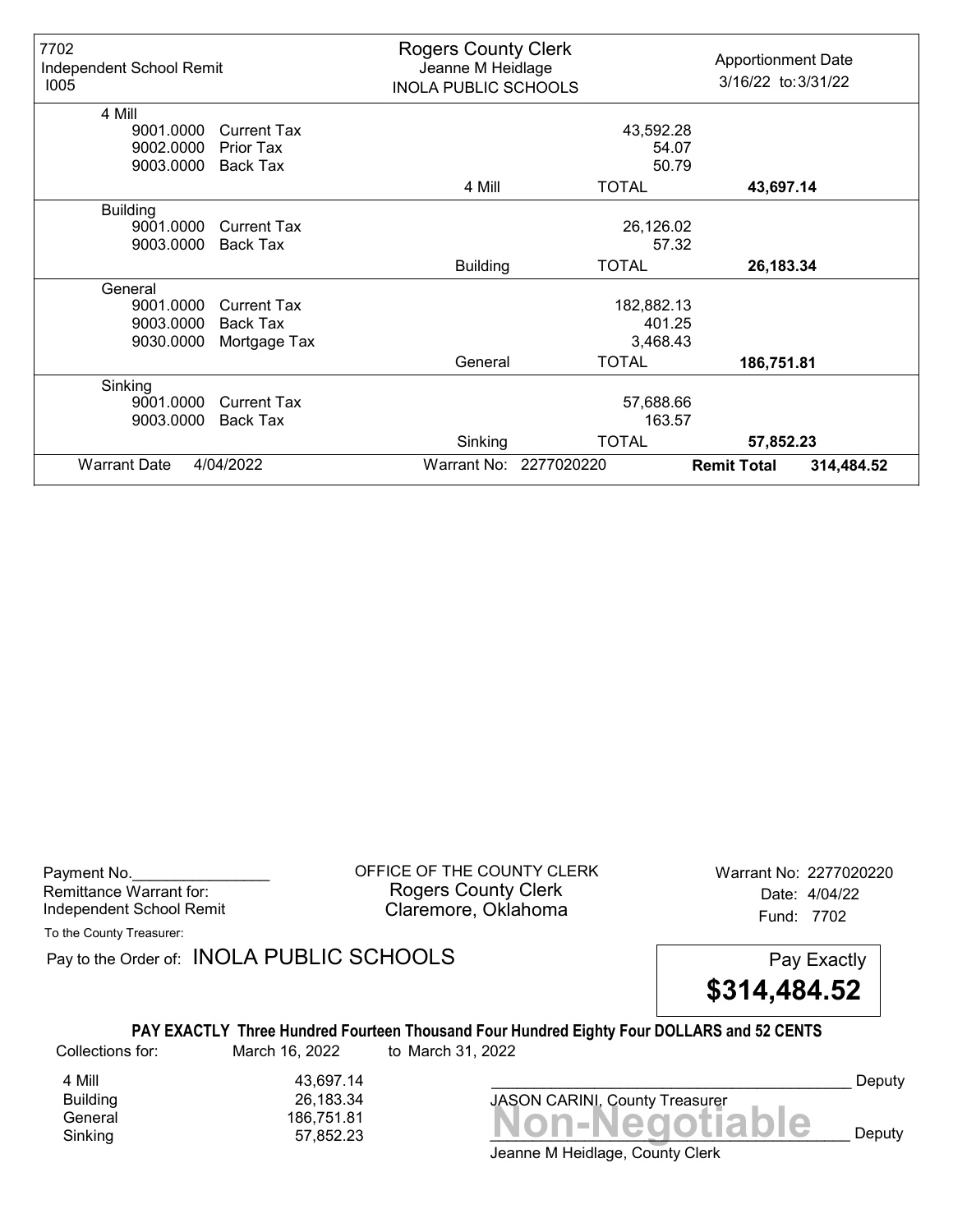| 7702<br>Independent School Remit<br>1006 |                    | <b>Rogers County Clerk</b><br>Jeanne M Heidlage<br>SEQUOYAH PUBLIC SCHOOLS |                        | <b>Apportionment Date</b><br>3/16/22 to: 3/31/22 |
|------------------------------------------|--------------------|----------------------------------------------------------------------------|------------------------|--------------------------------------------------|
| 4 Mill                                   |                    |                                                                            |                        |                                                  |
| 9001.0000                                | <b>Current Tax</b> | 44,715.61                                                                  |                        |                                                  |
| 9002.0000                                | <b>Prior Tax</b>   |                                                                            | 55.46                  |                                                  |
| 9003.0000                                | <b>Back Tax</b>    |                                                                            | 52.09                  |                                                  |
|                                          |                    | 4 Mill                                                                     | <b>TOTAL</b>           | 44,823.16                                        |
| <b>Building</b>                          |                    |                                                                            |                        |                                                  |
| 9001.0000                                | <b>Current Tax</b> | 10,276.95                                                                  |                        |                                                  |
| 9002.0000                                | <b>Prior Tax</b>   | 93.54                                                                      |                        |                                                  |
| 9003.0000                                | <b>Back Tax</b>    | 90.31                                                                      |                        |                                                  |
|                                          |                    | <b>Building</b>                                                            | <b>TOTAL</b>           | 10,460.80                                        |
| General                                  |                    |                                                                            |                        |                                                  |
| 9001.0000                                | <b>Current Tax</b> |                                                                            | 71,958.32              |                                                  |
| 9002.0000                                | Prior Tax          |                                                                            | 654.93                 |                                                  |
| 9003.0000                                | <b>Back Tax</b>    |                                                                            | 632.37                 |                                                  |
| 9030.0000                                | Mortgage Tax       |                                                                            | 3,557.81               |                                                  |
|                                          |                    | General                                                                    | <b>TOTAL</b>           | 76,803.43                                        |
| Sinking                                  |                    |                                                                            |                        |                                                  |
| 9001.0000                                | <b>Current Tax</b> | 37,479.51                                                                  |                        |                                                  |
| 9002.0000                                | Prior Tax          | 391.99                                                                     |                        |                                                  |
| 9003.0000                                | <b>Back Tax</b>    | 352.98                                                                     |                        |                                                  |
|                                          |                    | Sinking                                                                    | <b>TOTAL</b>           | 38,224.48                                        |
| <b>Warrant Date</b>                      | 4/04/2022          |                                                                            | Warrant No: 2277020221 | <b>Remit Total</b><br>170,311.87                 |

Payment No. 2277020221 CORPICE OF THE COUNTY CLERK Warrant No: 2277020221 Rogers County Clerk Date: 4/04/22 Independent School Remit **Claremore, Oklahoma** Fund: 7702

To the County Treasurer:

Pay to the Order of: SEQUOYAH PUBLIC SCHOOLS Pay Exactly



### PAY EXACTLY One Hundred Seventy Thousand Three Hundred Eleven DOLLARS and 87 CENTS

Collections for: March 16, 2022 to March 31, 2022

4 Mill 44,823.16 10,460.80

Banding<br>General 76,803.43<br>Sinking 38,224.48 **Non-Negotiable** Sinking  $38,224.48$   $38,224.48$   $38$ JASON CARINI, County Treasurer

Deputy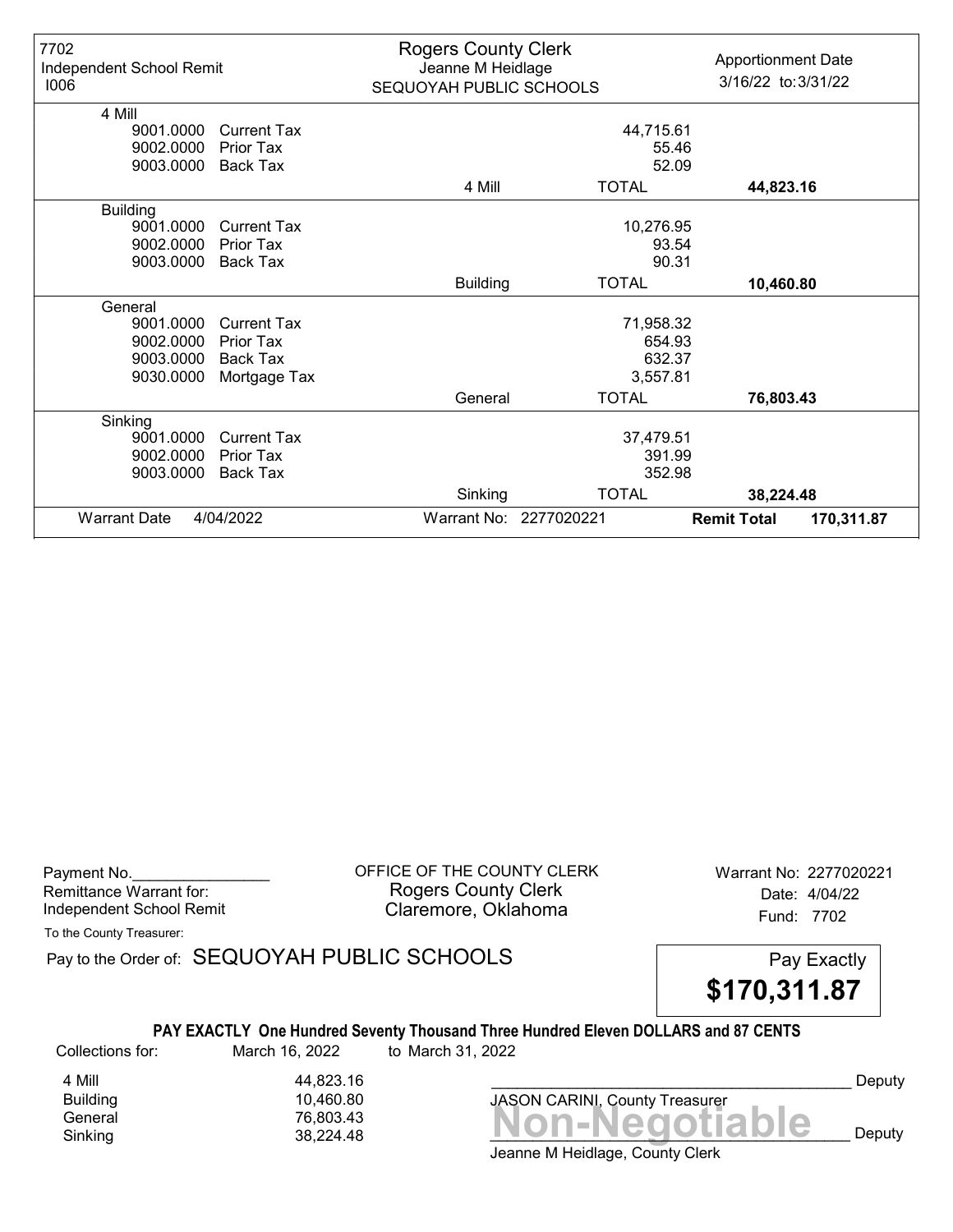| 7702<br>Independent School Remit<br>1007 |                       | <b>Rogers County Clerk</b><br>Jeanne M Heidlage<br>FOYIL PUBLIC SCHOOLS |                        | <b>Apportionment Date</b><br>3/16/22 to: 3/31/22 |
|------------------------------------------|-----------------------|-------------------------------------------------------------------------|------------------------|--------------------------------------------------|
| 4 Mill                                   |                       |                                                                         |                        |                                                  |
| 9001.0000                                | Current Tax           |                                                                         | 16,265.66              |                                                  |
| 9002.0000<br>9003.0000                   | Prior Tax<br>Back Tax |                                                                         | 20.18<br>18.95         |                                                  |
|                                          |                       |                                                                         |                        |                                                  |
|                                          |                       | 4 Mill                                                                  | <b>TOTAL</b>           | 16,304.79                                        |
| <b>Building</b>                          |                       |                                                                         |                        |                                                  |
| 9001.0000                                | <b>Current Tax</b>    |                                                                         | 4,468.13               |                                                  |
| 9002.0000                                | <b>Prior Tax</b>      | 25.59                                                                   |                        |                                                  |
| 9003.0000                                | Back Tax              |                                                                         | 19.31                  |                                                  |
|                                          |                       | <b>Building</b>                                                         | <b>TOTAL</b>           | 4,513.03                                         |
| General                                  |                       |                                                                         |                        |                                                  |
| 9001.0000                                | <b>Current Tax</b>    |                                                                         | 31,294.08              |                                                  |
| 9002.0000                                | Prior Tax             |                                                                         | 179.20                 |                                                  |
| 9003.0000                                | <b>Back Tax</b>       |                                                                         | 135.27                 |                                                  |
| 9030.0000                                | Mortgage Tax          |                                                                         | 1,294.18               |                                                  |
|                                          |                       | General                                                                 | <b>TOTAL</b>           | 32,902.73                                        |
| Sinking                                  |                       |                                                                         |                        |                                                  |
| 9001.0000                                | <b>Current Tax</b>    |                                                                         | 15,492.37              |                                                  |
| 9002.0000                                | Prior Tax             | 103.87                                                                  |                        |                                                  |
| 9003.0000                                | <b>Back Tax</b>       |                                                                         | 77.52                  |                                                  |
|                                          |                       | Sinking                                                                 | <b>TOTAL</b>           | 15,673.76                                        |
| <b>Warrant Date</b>                      | 4/04/2022             |                                                                         | Warrant No: 2277020222 | <b>Remit Total</b><br>69,394.31                  |

Payment No. 2277020222 COFFICE OF THE COUNTY CLERK Warrant No: 2277020222 Rogers County Clerk Date: 4/04/22 Independent School Remit **Claremore, Oklahoma** Fund: 7702

To the County Treasurer:

Pay to the Order of: FOYIL PUBLIC SCHOOLS Pay Exactly

\$69,394.31

### PAY EXACTLY Sixty Nine Thousand Three Hundred Ninety Four DOLLARS and 31 CENTS

Collections for: March 16, 2022 to March 31, 2022

4 Mill 16,304.79<br>Building 1513.03 Building 4,513.03

Banding<br>General 32,902.73<br>Sinking 15,673.76 **Non-Negotiable** Sinking 15,673.76  $\blacksquare$  15,673.76  $\blacksquare$ 

JASON CARINI, County Treasurer

Deputy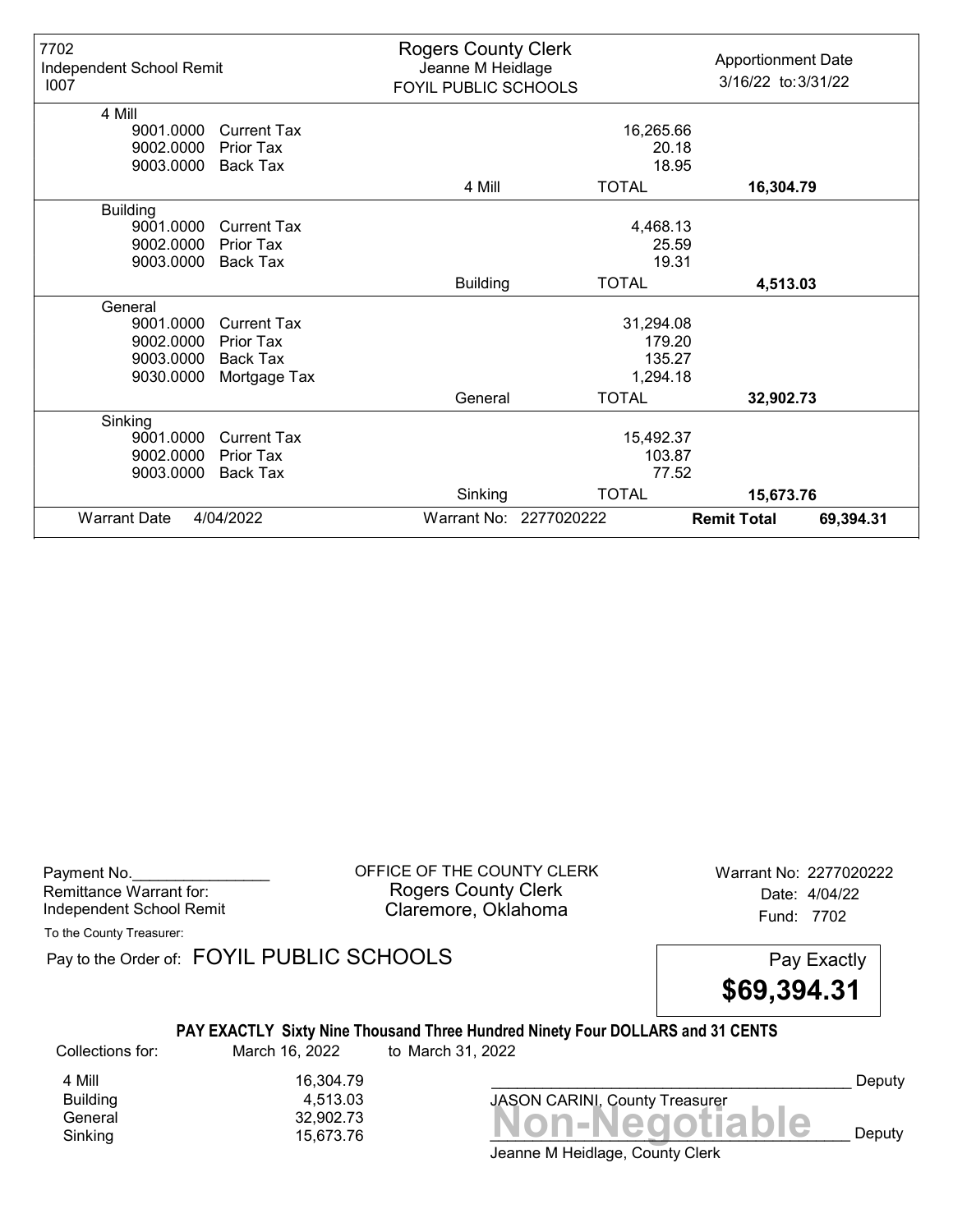| 7702<br>Independent School Remit<br>1008 |                    | <b>Rogers County Clerk</b><br>Jeanne M Heidlage<br><b>VERDIGRIS PUBLIC SCHOOLS</b> |                        | <b>Apportionment Date</b><br>3/16/22 to: 3/31/22 |  |
|------------------------------------------|--------------------|------------------------------------------------------------------------------------|------------------------|--------------------------------------------------|--|
| 4 Mill                                   |                    |                                                                                    |                        |                                                  |  |
| 9001.0000                                | <b>Current Tax</b> | 48,344.37                                                                          |                        |                                                  |  |
| 9002.0000                                | Prior Tax          |                                                                                    | 59.96                  |                                                  |  |
| 9003.0000                                | Back Tax           | 56.32                                                                              |                        |                                                  |  |
|                                          |                    | 4 Mill                                                                             | <b>TOTAL</b>           | 48,460.65                                        |  |
| <b>Building</b>                          |                    |                                                                                    |                        |                                                  |  |
| 9001.0000                                | <b>Current Tax</b> | 169,818.84                                                                         |                        |                                                  |  |
| 9002.0000                                | Prior Tax          |                                                                                    | 63.19                  |                                                  |  |
|                                          |                    | <b>Building</b>                                                                    | <b>TOTAL</b>           | 169,882.03                                       |  |
| General                                  |                    |                                                                                    |                        |                                                  |  |
| 9001.0000                                | <b>Current Tax</b> |                                                                                    | 1,189,399.15           |                                                  |  |
| 9002.0000                                | <b>Prior Tax</b>   |                                                                                    | 442.60                 |                                                  |  |
| 9030.0000                                | Mortgage Tax       |                                                                                    | 3,846.54               |                                                  |  |
|                                          |                    | General                                                                            | <b>TOTAL</b>           | 1,193,688.29                                     |  |
| Sinking                                  |                    |                                                                                    |                        |                                                  |  |
| 9001.0000                                | Current Tax        |                                                                                    | 513,793.74             |                                                  |  |
| 9002.0000                                | Prior Tax          |                                                                                    | 193.55                 |                                                  |  |
|                                          |                    | Sinking                                                                            | <b>TOTAL</b>           | 513,987.29                                       |  |
| <b>Warrant Date</b>                      | 4/04/2022          |                                                                                    | Warrant No: 2277020223 | <b>Remit Total</b><br>1,926,018.26               |  |

Payment No. 2277020223 COFFICE OF THE COUNTY CLERK Warrant No: 2277020223 Rogers County Clerk Date: 4/04/22 Independent School Remit **Claremore, Oklahoma** Fund: 7702

To the County Treasurer:

Pay to the Order of: VERDIGRIS PUBLIC SCHOOLS Pay Exactly



### PAY EXACTLY One Million Nine Hundred Twenty Six Thousand Eighteen DOLLARS and 26 CENTS

Collections for: March 16, 2022 to March 31, 2022

4 Mill 48,460.65 Building 169,882.03

Jeanne M Heidlage, County Clerk General 1193,688.29<br>General 1193,688.29 **Non-Negotiable** Sinking  $513,987.29$   $513,987.29$   $513$ 

JASON CARINI, County Treasurer

Deputy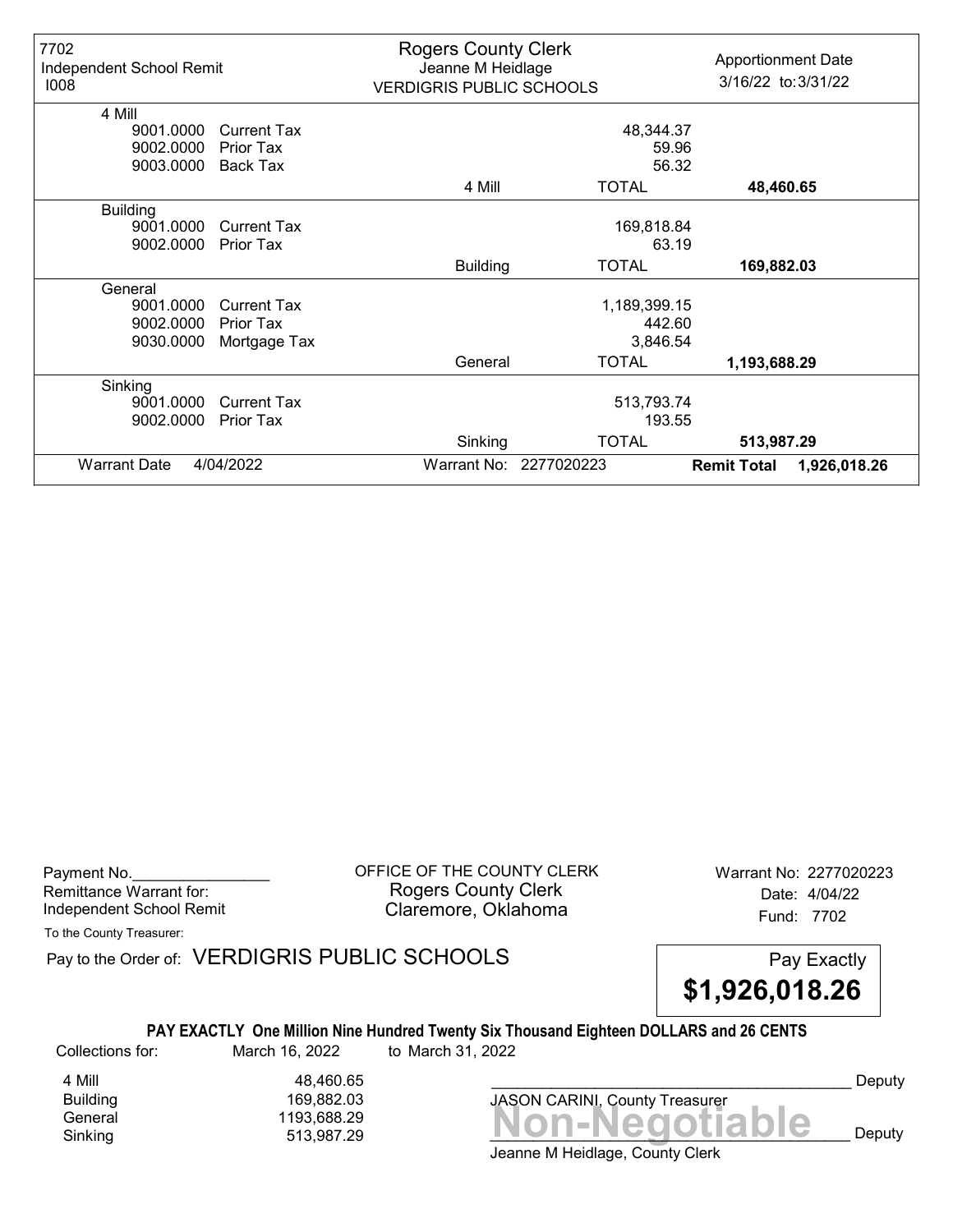| 7702<br>Independent School Remit<br>JO21T                                    | <b>Rogers County Clerk</b><br>Jeanne M Heidlage<br>TULSA COUNTY TREASURER |       | <b>Apportionment Date</b><br>3/16/22 to: 3/31/22 |           |
|------------------------------------------------------------------------------|---------------------------------------------------------------------------|-------|--------------------------------------------------|-----------|
| 4 Mill<br>9001.0000 Current Tax<br>9002.0000 Prior Tax<br>9003.0000 Back Tax | 23,187.46<br>59.55<br>666.30                                              |       |                                                  |           |
|                                                                              | 4 Mill                                                                    | TOTAL | 23,913.31                                        |           |
| Warrant Date<br>4/04/2022                                                    | Warrant No: 2277020224                                                    |       | <b>Remit Total</b>                               | 23,913.31 |

Payment No. 2277020224 CORPICE OF THE COUNTY CLERK Warrant No: 2277020224 Rogers County Clerk Date: 4/04/22 Independent School Remit **Claremore, Oklahoma** Fund: 7702

To the County Treasurer:

Pay to the Order of: TULSA COUNTY TREASURER Pay to the Order of: TULSA COUNTY TREASURER

\$23,913.31

### PAY EXACTLY Twenty Three Thousand Nine Hundred Thirteen DOLLARS and 31 CENTS

Collections for: March 16, 2022 to March 31, 2022

4 Mill 23,913.31 Deputy

Jeanne M Heidlage, County Clerk Non-Negotiable Deputy JASON CARINI, County Treasurer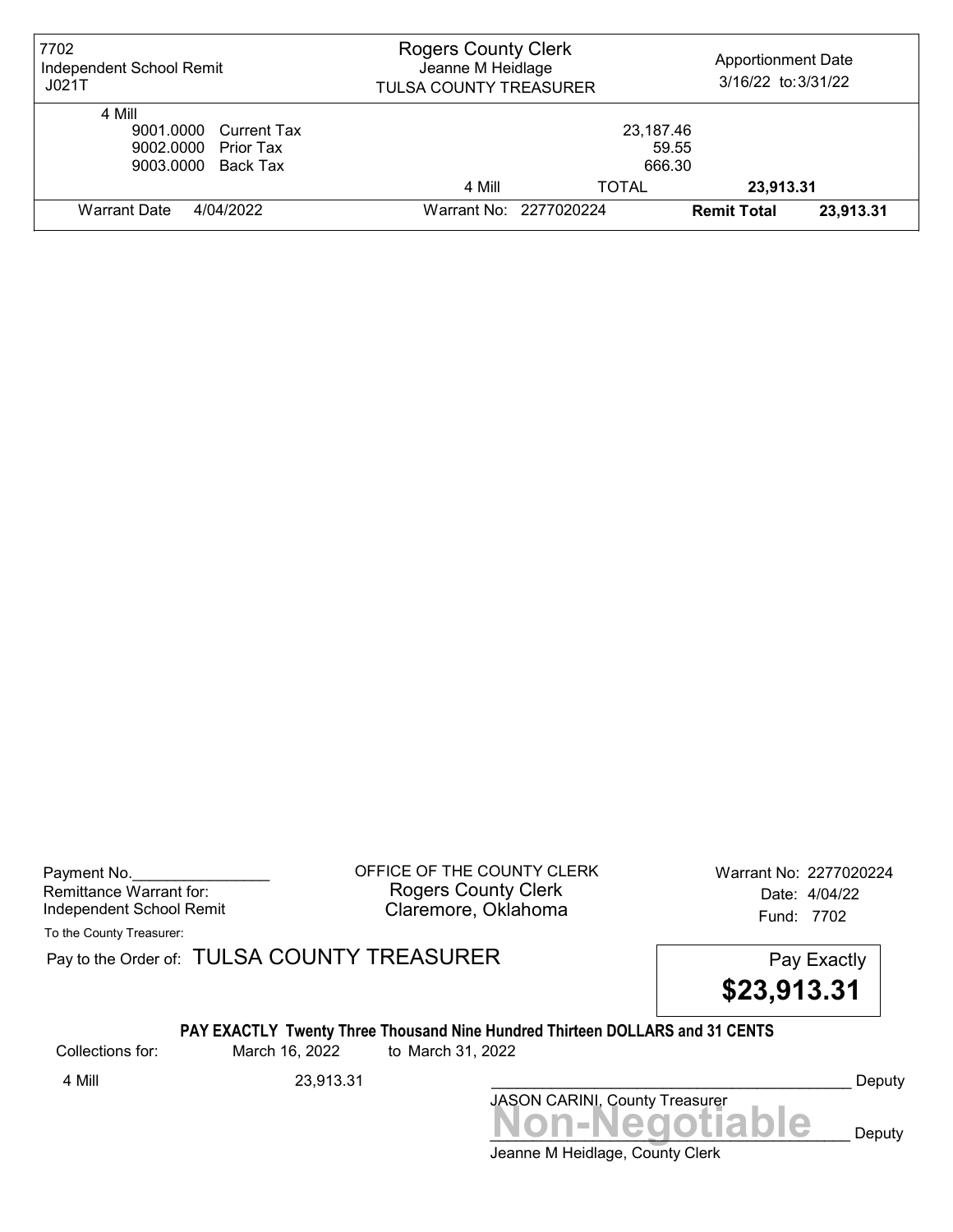| 7702<br>Independent School Remit<br>J <sub>021</sub> |                    | <b>Rogers County Clerk</b><br>Jeanne M Heidlage<br><b>OWASSO PUBLIC SCHOOLS</b> |                        | <b>Apportionment Date</b><br>3/16/22 to: 3/31/22 |
|------------------------------------------------------|--------------------|---------------------------------------------------------------------------------|------------------------|--------------------------------------------------|
| <b>Building</b>                                      |                    |                                                                                 |                        |                                                  |
| 9001.0000                                            | <b>Current Tax</b> | 29,747.82                                                                       |                        |                                                  |
| 9002.0000                                            | Prior Tax          |                                                                                 |                        | 76.40                                            |
| 9003.0000                                            | Back Tax           | 854.82                                                                          |                        |                                                  |
|                                                      |                    | <b>Building</b>                                                                 | TOTAL                  | 30,679.04                                        |
| General                                              |                    |                                                                                 |                        |                                                  |
| 9001.0000                                            | <b>Current Tax</b> | 208,178.14                                                                      |                        |                                                  |
| 9002.0000                                            | Prior Tax          |                                                                                 | 534.62                 |                                                  |
| 9003.0000                                            | <b>Back Tax</b>    |                                                                                 | 5,982.12               |                                                  |
|                                                      |                    | General                                                                         | TOTAL                  | 214,694.88                                       |
| Sinking                                              |                    |                                                                                 |                        |                                                  |
| 9001.0000                                            | <b>Current Tax</b> |                                                                                 | 155,638.75             |                                                  |
| 9002.0000                                            | Prior Tax          |                                                                                 | 397.66                 |                                                  |
| 9003.0000                                            | <b>Back Tax</b>    |                                                                                 | 4,050.06               |                                                  |
|                                                      |                    | Sinking                                                                         | <b>TOTAL</b>           | 160,086.47                                       |
| <b>Warrant Date</b>                                  | 4/04/2022          |                                                                                 | Warrant No: 2277020225 | <b>Remit Total</b><br>405,460.39                 |

Payment No. 2277020225 CORPICE OF THE COUNTY CLERK Warrant No: 2277020225 Rogers County Clerk Date: 4/04/22 Independent School Remit **Claremore, Oklahoma** Fund: 7702

To the County Treasurer:

Pay to the Order of: OWASSO PUBLIC SCHOOLS Pay Exactly



### PAY EXACTLY Four Hundred Five Thousand Four Hundred Sixty DOLLARS and 39 CENTS

Collections for: March 16, 2022 to March 31, 2022

Building 30,679.04<br>General 214,694.88 General 214,694.88

Sinking 160,086.47 **Non-Negotiable** JASON CARINI, County Treasurer

Deputy

 $\mathbf{e}_{\text{p}}$  Deputy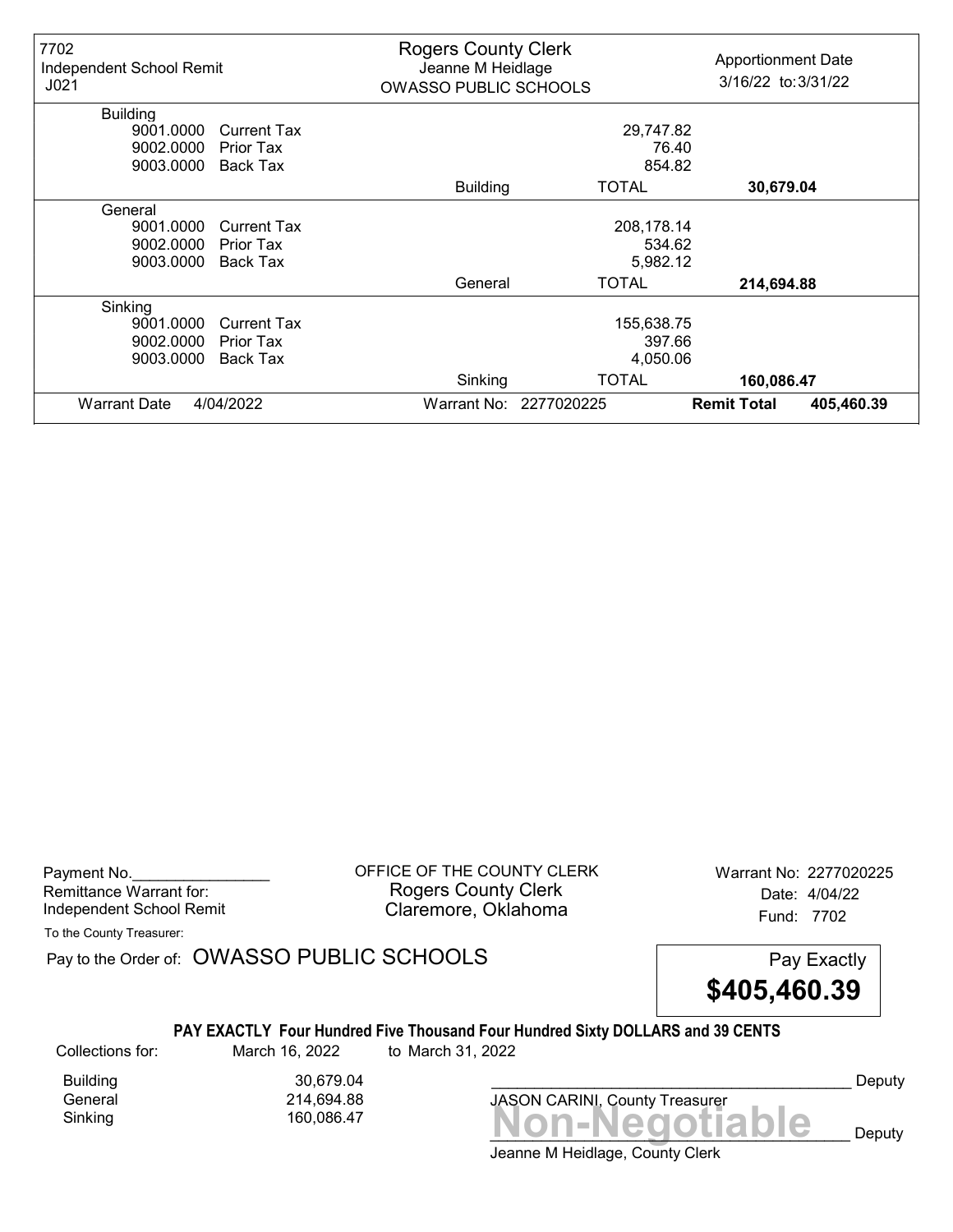| 7702<br>Independent School Remit<br>J026T | <b>Rogers County Clerk</b><br><b>Apportionment Date</b><br>Jeanne M Heidlage<br>3/16/22 to: 3/31/22<br><b>TULSA COUNTY TREASURER</b> |              |                    |          |
|-------------------------------------------|--------------------------------------------------------------------------------------------------------------------------------------|--------------|--------------------|----------|
| 4 Mill<br>9001.0000 Current Tax           |                                                                                                                                      | 2.767.40     |                    |          |
|                                           | 4 Mill                                                                                                                               | <b>TOTAL</b> | 2.767.40           |          |
| <b>Warrant Date</b><br>4/04/2022          | Warrant No: 2277020226                                                                                                               |              | <b>Remit Total</b> | 2.767.40 |

| Payment No.              |  |
|--------------------------|--|
| Remittance Warrant for:  |  |
| Independent School Remit |  |

OFFICE OF THE COUNTY CLERK Warrant No: 2277020226 Rogers County Clerk Date: 4/04/22 Claremore, Oklahoma<br>
Fund: 7702

To the County Treasurer:

Pay to the Order of: TULSA COUNTY TREASURER Pay to the Order of: TULSA COUNTY TREASURER

\$2,767.40

### PAY EXACTLY Two Thousand Seven Hundred Sixty Seven DOLLARS and 40 CENTS

Collections for: March 16, 2022 to March 31, 2022

4 Mill 2,767.40 Deputy

Jeanne M Heidlage, County Clerk Non-Negotiable Deputy JASON CARINI, County Treasurer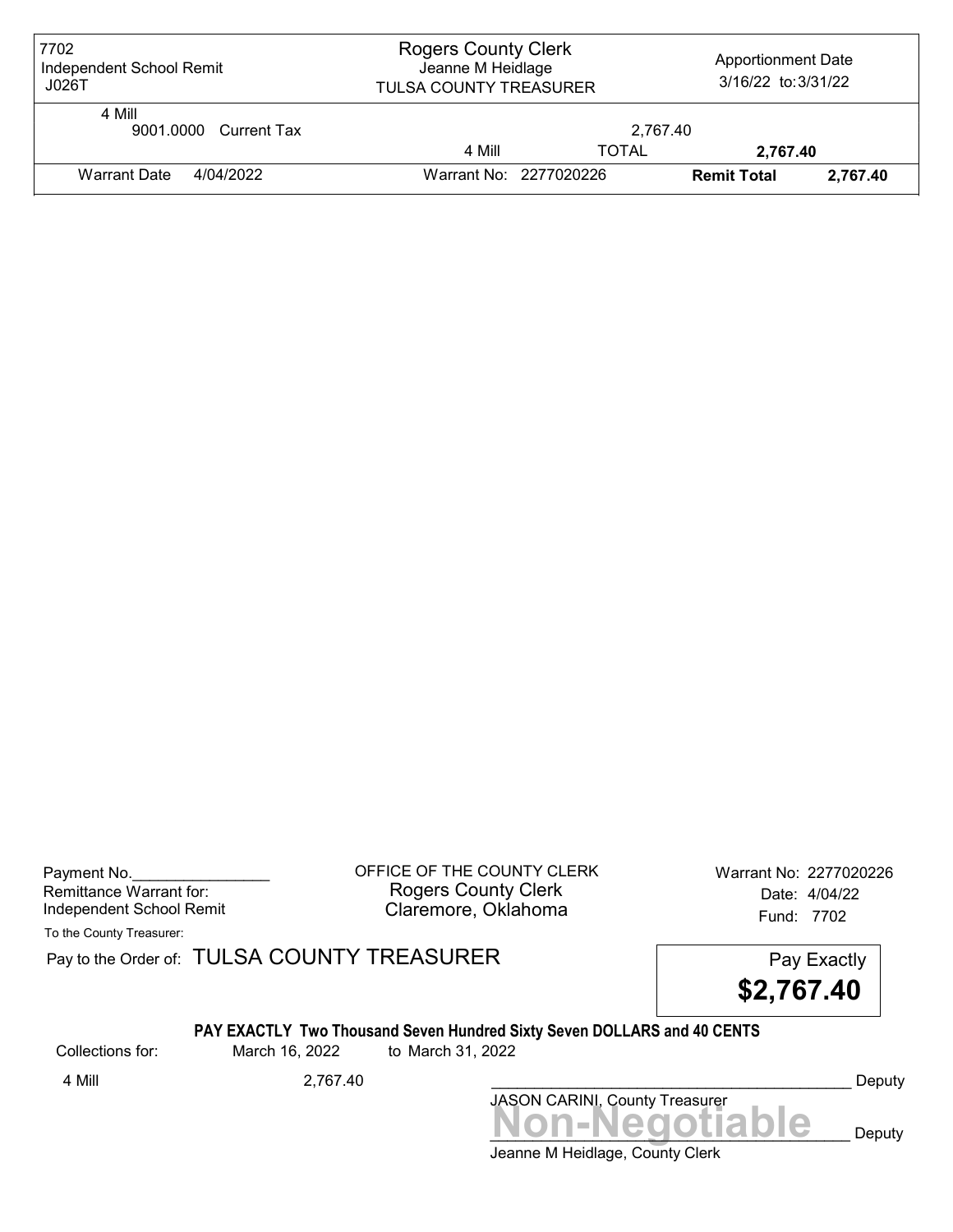| 7702<br>Independent School Remit<br>J026    | <b>Rogers County Clerk</b><br>Jeanne M Heidlage<br><b>COLLINSVILLE PUBLIC SCHOOLS</b> | <b>Apportionment Date</b><br>3/16/22 to: 3/31/22 |                                 |  |
|---------------------------------------------|---------------------------------------------------------------------------------------|--------------------------------------------------|---------------------------------|--|
| <b>Building</b><br>9001.0000<br>Current Tax |                                                                                       | 3,779.88                                         |                                 |  |
|                                             | <b>Building</b>                                                                       | <b>TOTAL</b>                                     | 3,779.88                        |  |
| General<br>9001.0000<br>Current Tax         | 24,616.43                                                                             |                                                  |                                 |  |
|                                             | General                                                                               | <b>TOTAL</b>                                     | 24,616.43                       |  |
| Sinking<br>9001.0000<br><b>Current Tax</b>  |                                                                                       | 20,242.58                                        |                                 |  |
|                                             | Sinking                                                                               | <b>TOTAL</b>                                     | 20,242.58                       |  |
| 4/04/2022<br><b>Warrant Date</b>            |                                                                                       | Warrant No: 2277020227                           | 48,638.89<br><b>Remit Total</b> |  |

Payment No. 2277020227<br>
OFFICE OF THE COUNTY CLERK Warrant No: 2277020227 Rogers County Clerk Date: 4/04/22 Independent School Remit **Claremore, Oklahoma** Fund: 7702

To the County Treasurer:

Pay to the Order of: COLLINSVILLE PUBLIC SCHOOLS Pay Exactly



### PAY EXACTLY Forty Eight Thousand Six Hundred Thirty Eight DOLLARS and 89 CENTS

Collections for: March 16, 2022 to March 31, 2022

Building 3,779.88<br>General 24,616.43 24,616.43

Sinking Non-Negotiable 20,242.58

JASON CARINI, County Treasurer

Deputy

 $\mathbf{e}$  Deputy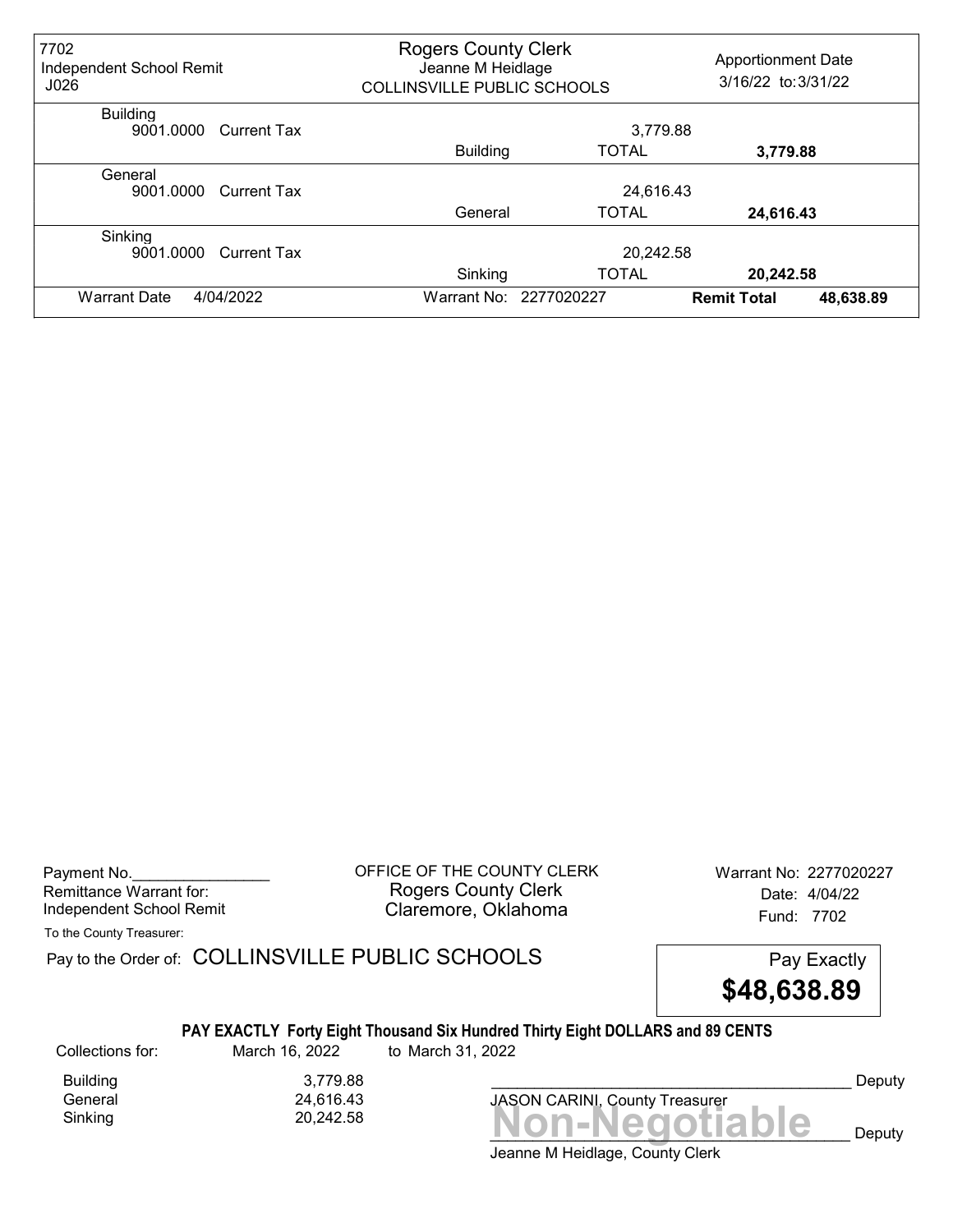| 7702<br>Independent School Remit<br>J032T | <b>Rogers County Clerk</b><br><b>Apportionment Date</b><br>Jeanne M Heidlage<br>3/16/22 to: 3/31/22<br><b>MAYES COUNTY TREASURER</b> |              |                    |        |
|-------------------------------------------|--------------------------------------------------------------------------------------------------------------------------------------|--------------|--------------------|--------|
| 4 Mill<br>9001.0000 Current Tax           | 152.25                                                                                                                               |              |                    |        |
|                                           | 4 Mill                                                                                                                               | <b>TOTAL</b> | 152.25             |        |
| Warrant Date<br>4/04/2022                 | Warrant No: 2277020228                                                                                                               |              | <b>Remit Total</b> | 152.25 |

| Payment No.              |  |
|--------------------------|--|
| Remittance Warrant for:  |  |
| Independent School Remit |  |

OFFICE OF THE COUNTY CLERK Warrant No: 2277020228 Rogers County Clerk Date: 4/04/22 Claremore, Oklahoma<br>
Fund: 7702

To the County Treasurer:

Pay to the Order of: MAYES COUNTY TREASURER Pay to the Order of: MAYES COUNTY TREASURER

\$152.25

## PAY EXACTLY One Hundred Fifty Two DOLLARS and 25 CENTS

Collections for: March 16, 2022 to March 31, 2022

JASON CARINI, County Treasurer<br>
MON-Negotiable Deputy 4 Mill 152.25 \_\_\_\_\_\_\_\_\_\_\_\_\_\_\_\_\_\_\_\_\_\_\_\_\_\_\_\_\_\_\_\_\_\_\_\_\_\_\_\_\_\_ Deputy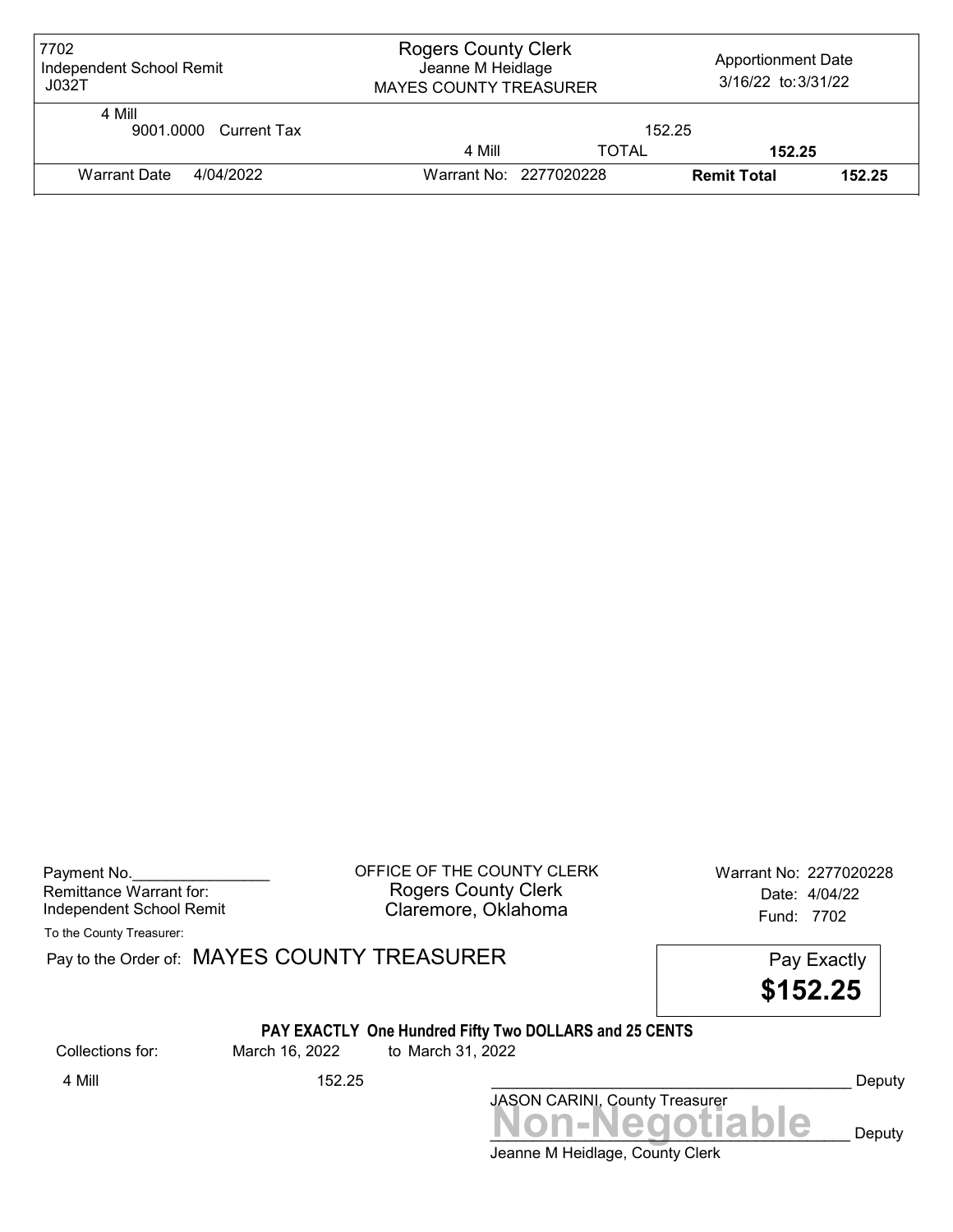| 7702<br>Independent School Remit<br>J <sub>032</sub> |                    | <b>Rogers County Clerk</b><br><b>Apportionment Date</b><br>Jeanne M Heidlage<br>3/16/22 to: 3/31/22<br>MAYES-CHOTEAU SCHOOLS |                        |                    |          |
|------------------------------------------------------|--------------------|------------------------------------------------------------------------------------------------------------------------------|------------------------|--------------------|----------|
| <b>Building</b><br>9001.0000 Current Tax             |                    |                                                                                                                              |                        | 195.33             |          |
|                                                      |                    | <b>Building</b>                                                                                                              | <b>TOTAL</b>           | 195.33             |          |
| General<br>9001.0000                                 | Current Tax        | 1,368.03                                                                                                                     |                        |                    |          |
|                                                      |                    | General                                                                                                                      | <b>TOTAL</b>           | 1,368.03           |          |
| Sinking<br>9001.0000                                 | <b>Current Tax</b> |                                                                                                                              | 838.50                 |                    |          |
|                                                      |                    | Sinking                                                                                                                      | <b>TOTAL</b>           | 838.50             |          |
| 4/04/2022<br><b>Warrant Date</b>                     |                    |                                                                                                                              | Warrant No: 2277020229 | <b>Remit Total</b> | 2,401.86 |

Payment No. 2277020229 COFFICE OF THE COUNTY CLERK Warrant No: 2277020229 Rogers County Clerk Date: 4/04/22 Independent School Remit **Claremore, Oklahoma** Fund: 7702

To the County Treasurer:

Pay to the Order of: MAYES-CHOTEAU SCHOOLS Pay Exactly

\$2,401.86

#### PAY EXACTLY Two Thousand Four Hundred One DOLLARS and 86 CENTS

Building 195.33 1,368.03

Collections for: March 16, 2022 to March 31, 2022

 $Sinking$ <br> $Sinking$   $838.50$   $$ JASON CARINI, County Treasurer

 $\mathbf{e}_{\text{p}}$  Deputy

Deputy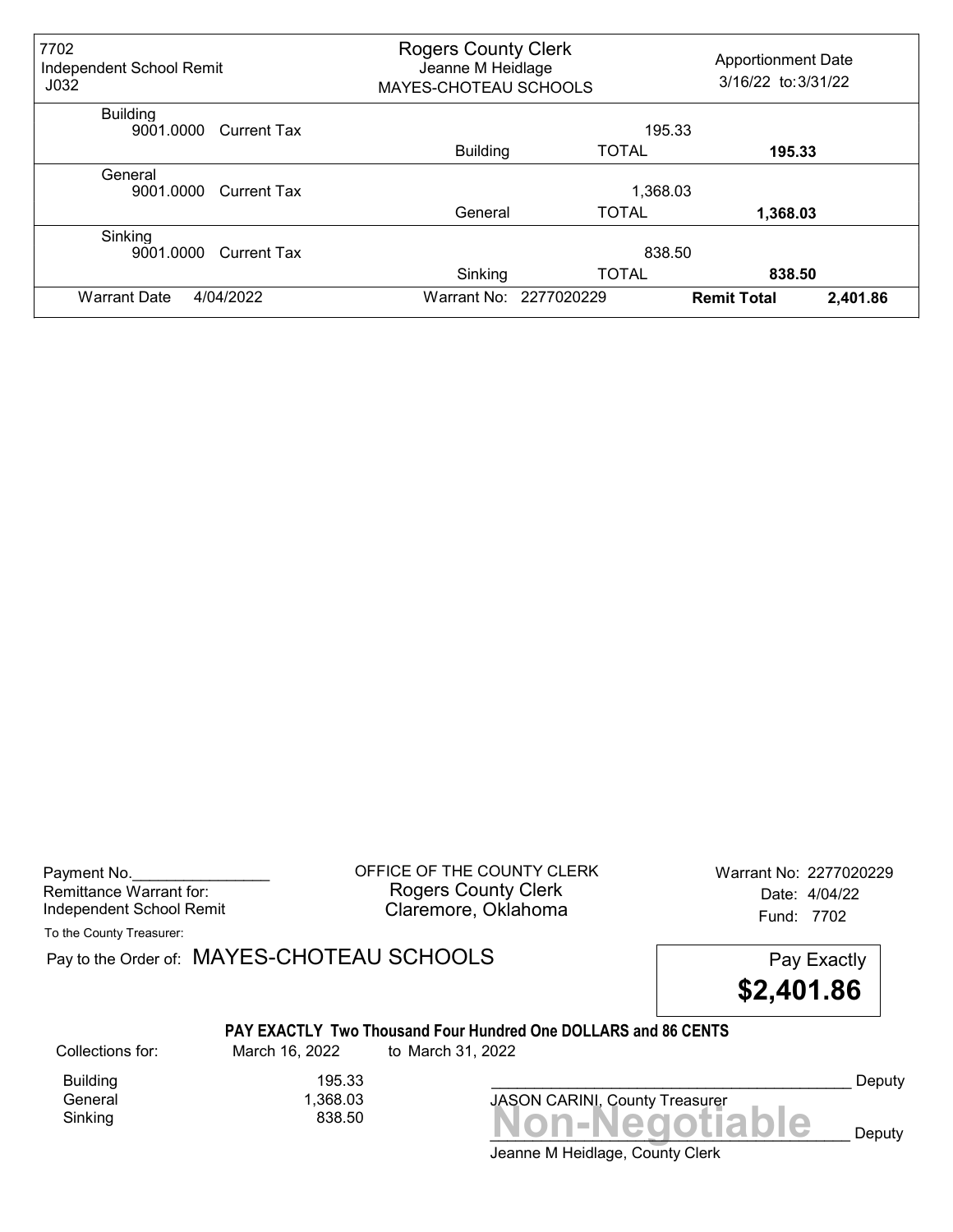| 7703<br>Municipal-City-Town Remit<br><b>CAT</b> |                          | <b>Rogers County Clerk</b><br>Jeanne M Heidlage<br><b>CITY OF CATOOSA</b> |                        | <b>Apportionment Date</b><br>3/16/22 to: 3/31/22 |           |
|-------------------------------------------------|--------------------------|---------------------------------------------------------------------------|------------------------|--------------------------------------------------|-----------|
| General                                         |                          |                                                                           |                        |                                                  |           |
| 9208.0000                                       | OTC - Alcoholic Beverage |                                                                           | 5,579.30               |                                                  |           |
| 9215.0000                                       | OTC - Motor Vehicle      |                                                                           | 3,931.26               |                                                  |           |
| 9501.0000                                       | All Special Assessments  |                                                                           | 300.00                 |                                                  |           |
|                                                 |                          | General                                                                   | <b>TOTAL</b>           | 9,810.56                                         |           |
| Sinking                                         |                          |                                                                           |                        |                                                  |           |
| 9002.0000                                       | Prior Tax                |                                                                           |                        | 1.35                                             |           |
| 9003.0000                                       | <b>Back Tax</b>          |                                                                           | 3.06                   |                                                  |           |
|                                                 |                          | Sinking                                                                   | <b>TOTAL</b>           |                                                  | 4.41      |
| TIF                                             |                          |                                                                           |                        |                                                  |           |
| 9001.0000                                       | <b>Current Tax</b>       |                                                                           | 75,784.00              |                                                  |           |
|                                                 |                          | TIF                                                                       | <b>TOTAL</b>           | 75,784.00                                        |           |
| <b>Warrant Date</b>                             | 4/04/2022                |                                                                           | Warrant No: 2277030083 | <b>Remit Total</b>                               | 85,598.97 |

Payment No. 2277030083 COFFICE OF THE COUNTY CLERK Warrant No: 2277030083 Rogers County Clerk Date: 4/04/22 Municipal-City-Town Remit **Example 20** Claremore, Oklahoma

To the County Treasurer:

Pay to the Order of: CITY OF CATOOSA Pay Exactly



### PAY EXACTLY Eighty Five Thousand Five Hundred Ninety Eight DOLLARS and 97 CENTS

Collections for: March 16, 2022 to March 31, 2022

Sinking<br>TIF

General 9,810.56<br>Sinking 4.41



Deputy

Deputy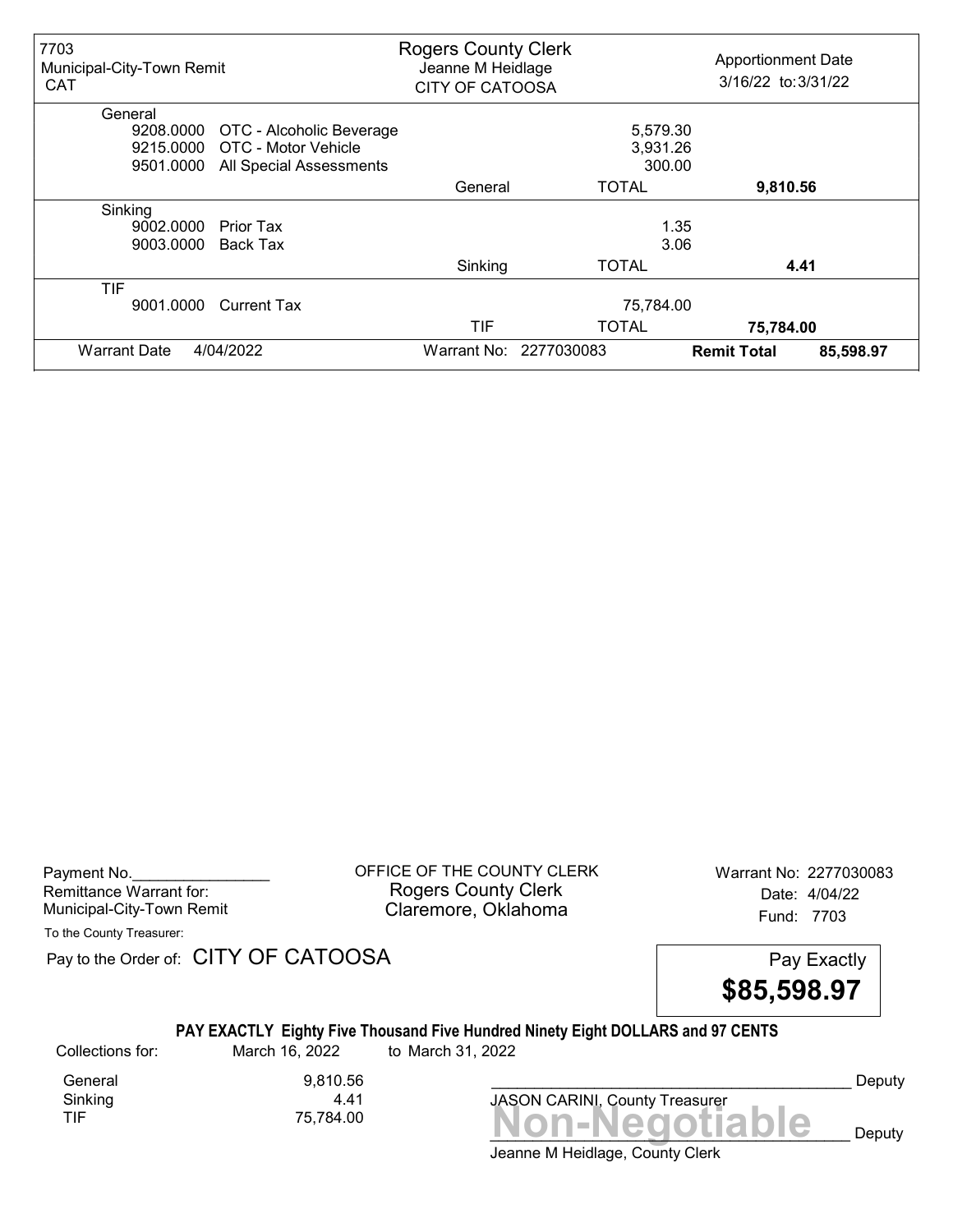| 7703<br>Municipal-City-Town Remit<br><b>CHE</b>                                | <b>Rogers County Clerk</b><br>Jeanne M Heidlage<br><b>TOWN OF CHELSEA</b> |                        | <b>Apportionment Date</b><br>3/16/22 to: 3/31/22 |          |
|--------------------------------------------------------------------------------|---------------------------------------------------------------------------|------------------------|--------------------------------------------------|----------|
| General<br>9208.0000 OTC - Alcoholic Beverage<br>9215,0000 OTC - Motor Vehicle |                                                                           | 1.493.07<br>1.052.04   |                                                  |          |
|                                                                                | General                                                                   | TOTAL                  | 2.545.11                                         |          |
| Warrant Date<br>4/04/2022                                                      |                                                                           | Warrant No: 2277030084 | <b>Remit Total</b>                               | 2.545.11 |

Payment No. 2277030084 Rogers County Clerk Date: 4/04/22 Municipal-City-Town Remit **Example 20** Claremore, Oklahoma **Example 20 Fund: 7703** 

To the County Treasurer:

Pay to the Order of: TOWN OF CHELSEA Pay to the Order of: TOWN OF CHELSEA

\$2,545.11

### PAY EXACTLY Two Thousand Five Hundred Forty Five DOLLARS and 11 CENTS

Collections for: March 16, 2022 to March 31, 2022

Jeanne M Heidlage, County Clerk Non-Negotiable Deputy JASON CARINI, County Treasurer General 2,545.11 2,545.11 Ceneral Deputy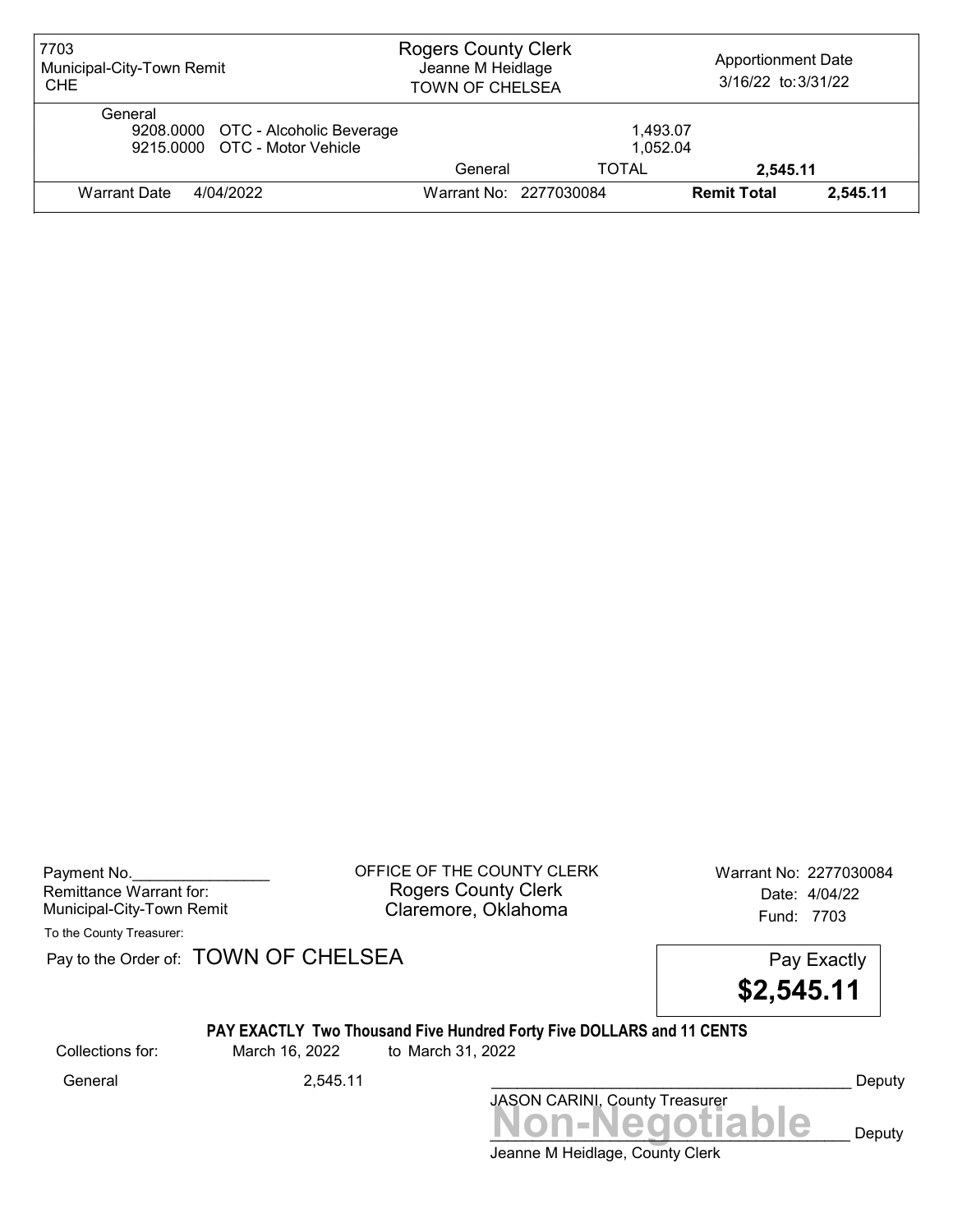| 7703<br>Municipal-City-Town Remit<br><b>CLA</b>                                | <b>Rogers County Clerk</b><br>Jeanne M Heidlage<br><b>CITY OF CLAREMORE</b> |                        | <b>Apportionment Date</b><br>3/16/22 to: 3/31/22 |           |
|--------------------------------------------------------------------------------|-----------------------------------------------------------------------------|------------------------|--------------------------------------------------|-----------|
| General<br>9208.0000 OTC - Alcoholic Beverage<br>9215,0000 OTC - Motor Vehicle |                                                                             | 14,683.16<br>10,345.98 |                                                  |           |
|                                                                                | General                                                                     | TOTAL                  | 25,029.14                                        |           |
| <b>Warrant Date</b><br>4/04/2022                                               |                                                                             | Warrant No: 2277030085 | <b>Remit Total</b>                               | 25,029.14 |

Payment No. 2277030085 CONSIDERT OF THE COUNTY CLERK Warrant No: 2277030085 Rogers County Clerk Date: 4/04/22 Municipal-City-Town Remit **Example 20** Claremore, Oklahoma **Example 20 Fund: 7703** 

To the County Treasurer:

Pay to the Order of: CITY OF CLAREMORE Pay to the Order of: CITY OF CLAREMORE



# PAY EXACTLY Twenty Five Thousand Twenty Nine DOLLARS and 14 CENTS

Collections for: March 16, 2022 to March 31, 2022

Non-Negotiable Deputy JASON CARINI, County Treasurer General 25,029.14 25,029.14 Ceneral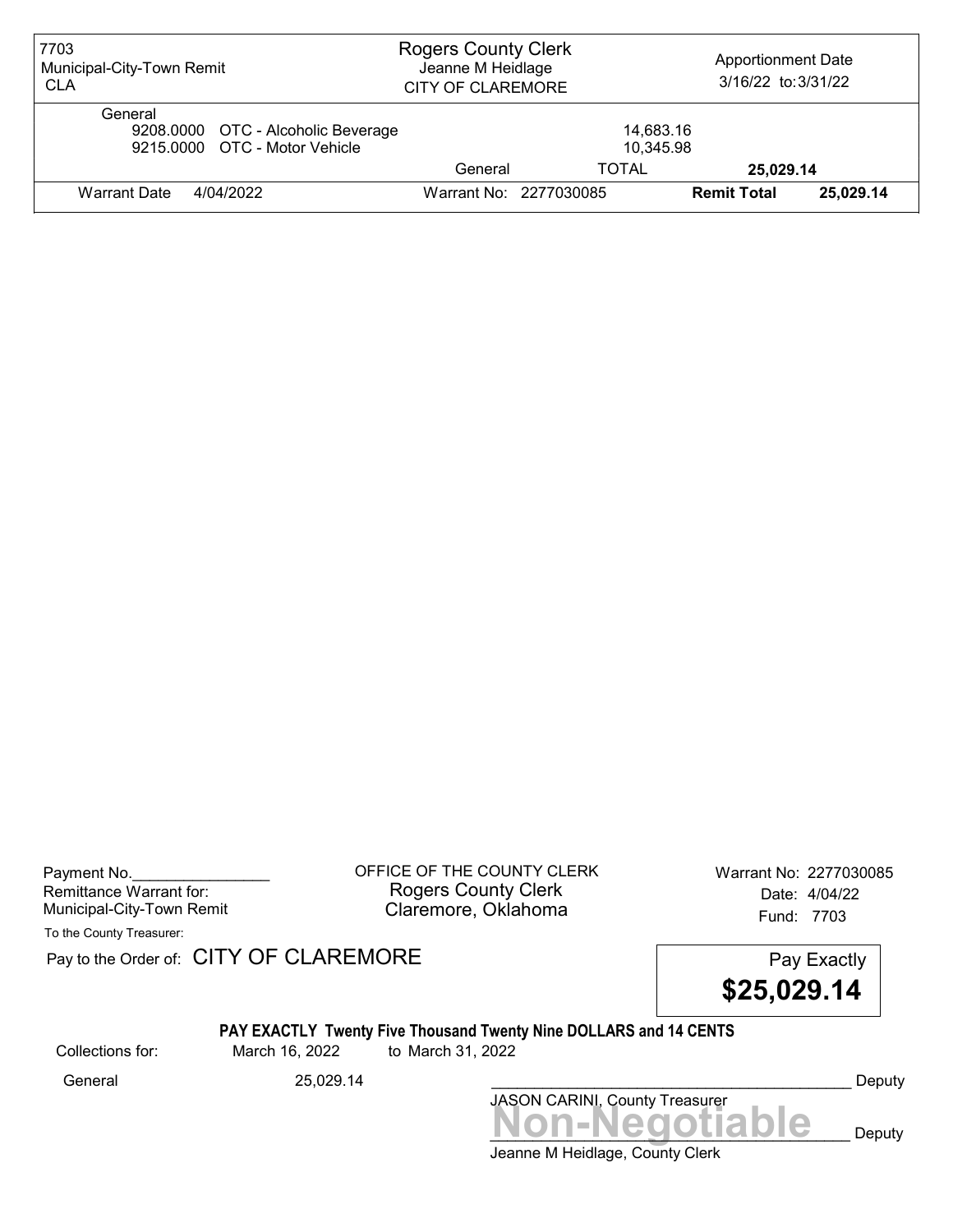| 7703<br>Municipal-City-Town Remit<br><b>FOY</b> |                        | <b>Rogers County Clerk</b><br><b>Apportionment Date</b><br>Jeanne M Heidlage<br>3/16/22 to: 3/31/22<br><b>TOWN OF FOYIL</b> |                    |        |
|-------------------------------------------------|------------------------|-----------------------------------------------------------------------------------------------------------------------------|--------------------|--------|
| General<br>9208.0000 OTC - Alcoholic Beverage   |                        | 275.97                                                                                                                      |                    |        |
|                                                 | General                | <b>TOTAL</b>                                                                                                                | 275.97             |        |
| 4/04/2022<br><b>Warrant Date</b>                | Warrant No: 2277030086 |                                                                                                                             | <b>Remit Total</b> | 275.97 |

| Payment No.               |  |
|---------------------------|--|
| Remittance Warrant for:   |  |
| Municipal-City-Town Remit |  |

OFFICE OF THE COUNTY CLERK Warrant No: 2277030086 Rogers County Clerk Date: 4/04/22 Claremore, Oklahoma<br>Fund: 7703

To the County Treasurer:

Pay to the Order of: TOWN OF FOYIL Pay Exactly

\$275.97

## PAY EXACTLY Two Hundred Seventy Five DOLLARS and 97 CENTS

Collections for: March 16, 2022 to March 31, 2022

Jeanne M Heidlage, County Clerk JASON CARINI, County Treasurer<br>
MON-Negotiable Deputy General 275.97 275.97 Ceneral Deputy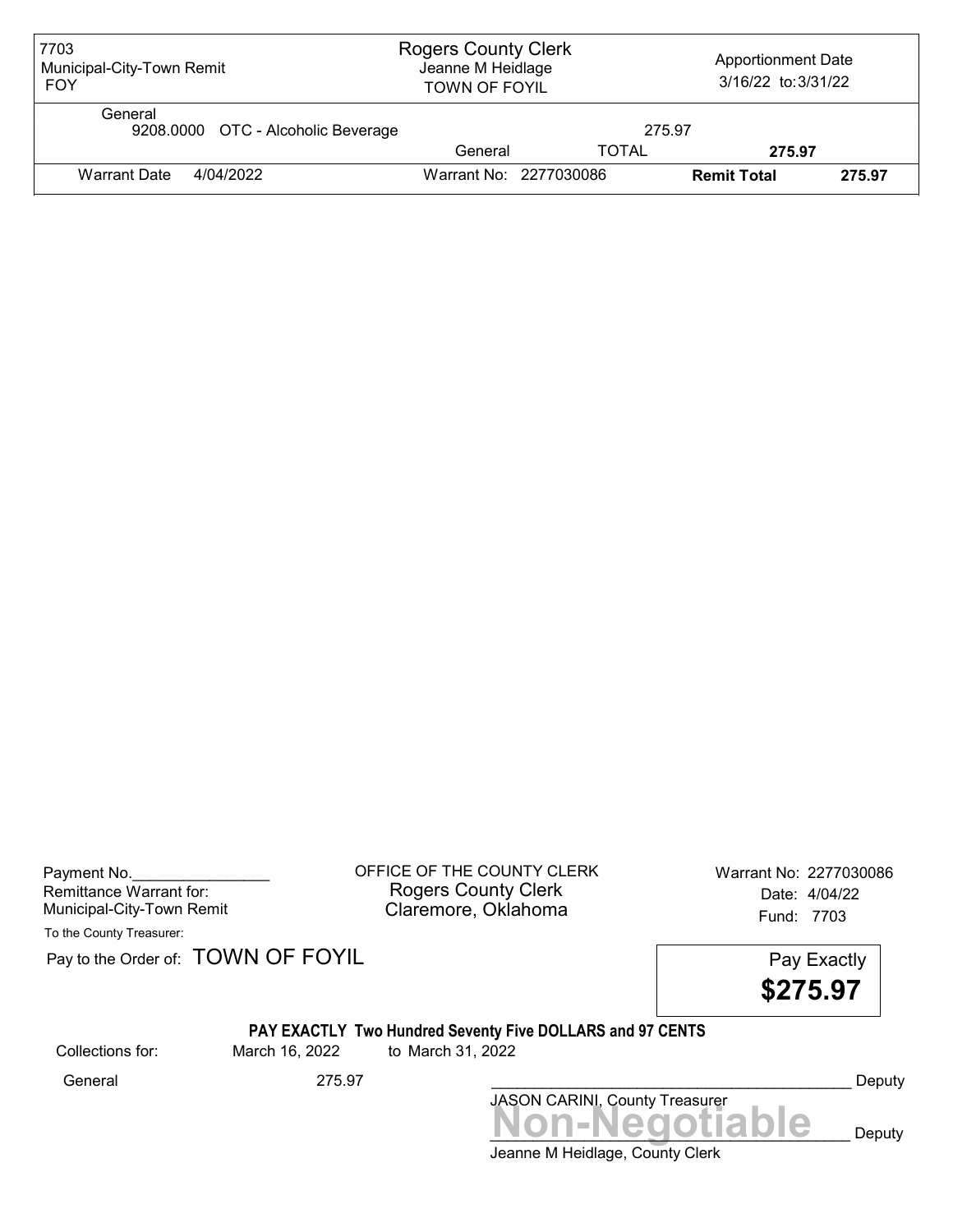| 7703<br>Municipal-City-Town Remit<br><b>INO</b>                                | <b>Rogers County Clerk</b><br>Jeanne M Heidlage<br><b>TOWN OF INOLA</b> |                        | <b>Apportionment Date</b><br>3/16/22 to: 3/31/22 |          |
|--------------------------------------------------------------------------------|-------------------------------------------------------------------------|------------------------|--------------------------------------------------|----------|
| General<br>9208.0000 OTC - Alcoholic Beverage<br>9215.0000 OTC - Motor Vehicle |                                                                         | 1,417.32<br>998.67     |                                                  |          |
|                                                                                | General                                                                 | TOTAL                  | 2,415.99                                         |          |
| 4/04/2022<br>Warrant Date                                                      |                                                                         | Warrant No: 2277030087 | <b>Remit Total</b>                               | 2,415.99 |

Payment No. 2277030087 Rogers County Clerk Date: 4/04/22 Municipal-City-Town Remit **Example 2018** Claremore, Oklahoma **Example 2018** Fund: 7703

To the County Treasurer:

Pay to the Order of: TOWN OF INOLA Pay Exactly



#### PAY EXACTLY Two Thousand Four Hundred Fifteen DOLLARS and 99 CENTS

Collections for: March 16, 2022 to March 31, 2022

Non-Negotiable Deputy JASON CARINI, County Treasurer General 2,415.99 \_\_\_\_\_\_\_\_\_\_\_\_\_\_\_\_\_\_\_\_\_\_\_\_\_\_\_\_\_\_\_\_\_\_\_\_\_\_\_\_\_\_ Deputy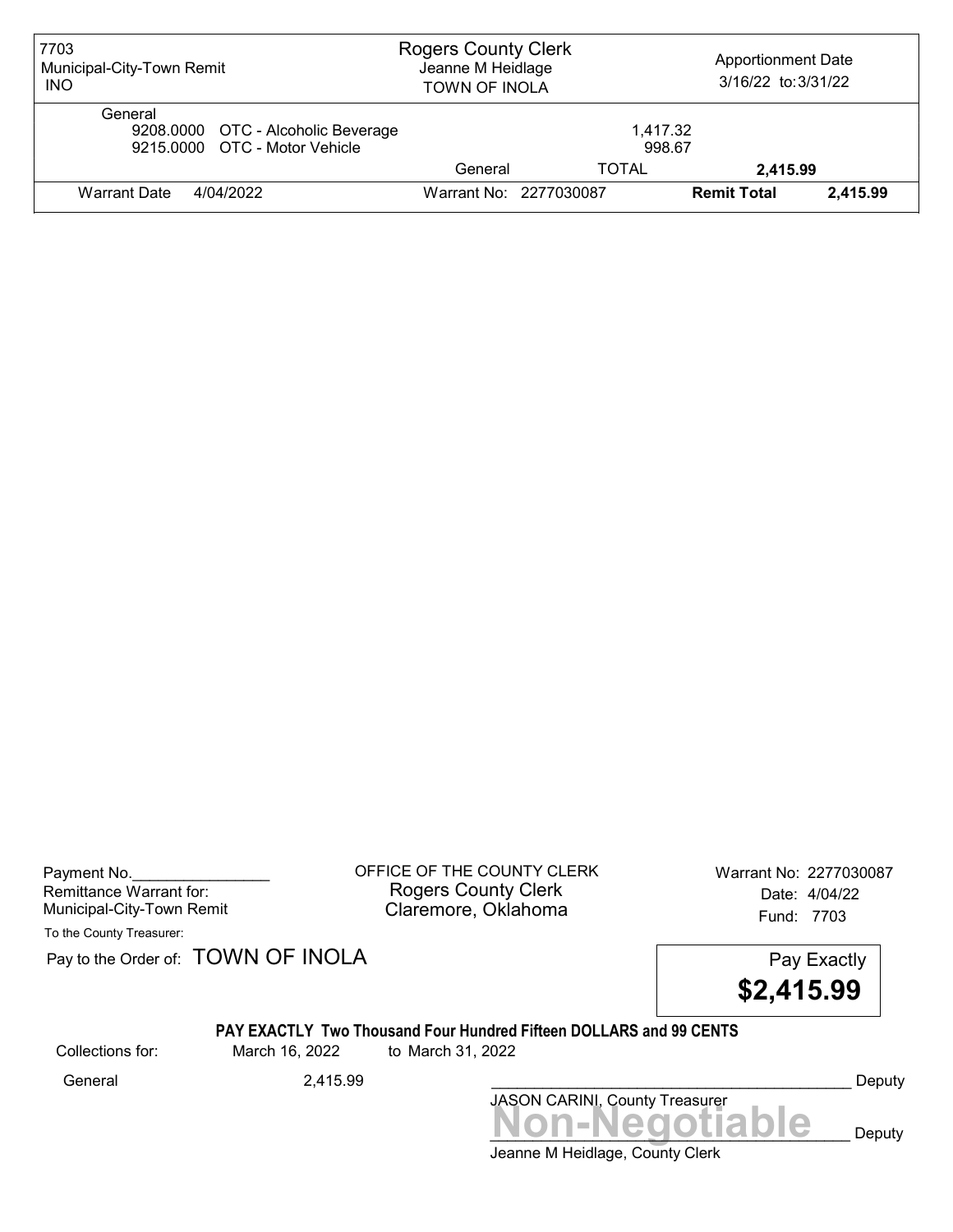| 7703<br>Municipal-City-Town Remit<br>OOL                                       | <b>Rogers County Clerk</b><br>Jeanne M Heidlage<br>TOWN OF OOLOGAH |                        | <b>Apportionment Date</b><br>3/16/22 to: 3/31/22 |          |
|--------------------------------------------------------------------------------|--------------------------------------------------------------------|------------------------|--------------------------------------------------|----------|
| General<br>9208.0000 OTC - Alcoholic Beverage<br>9215,0000 OTC - Motor Vehicle |                                                                    | 978.63<br>689.56       |                                                  |          |
|                                                                                | General                                                            | TOTAL                  | 1,668.19                                         |          |
| Warrant Date<br>4/04/2022                                                      |                                                                    | Warrant No: 2277030088 | <b>Remit Total</b>                               | 1.668.19 |

Payment No. 2277030088 COFFICE OF THE COUNTY CLERK Warrant No: 2277030088 Rogers County Clerk Date: 4/04/22 Municipal-City-Town Remit **Example 20** Claremore, Oklahoma **Example 20 Fund: 7703** 

To the County Treasurer:

Pay to the Order of: TOWN OF OOLOGAH Pay Exactly

\$1,668.19

## PAY EXACTLY One Thousand Six Hundred Sixty Eight DOLLARS and 19 CENTS

Collections for: March 16, 2022 to March 31, 2022

Non-Negotiable Deputy JASON CARINI, County Treasurer General 1,668.19 \_\_\_\_\_\_\_\_\_\_\_\_\_\_\_\_\_\_\_\_\_\_\_\_\_\_\_\_\_\_\_\_\_\_\_\_\_\_\_\_\_\_ Deputy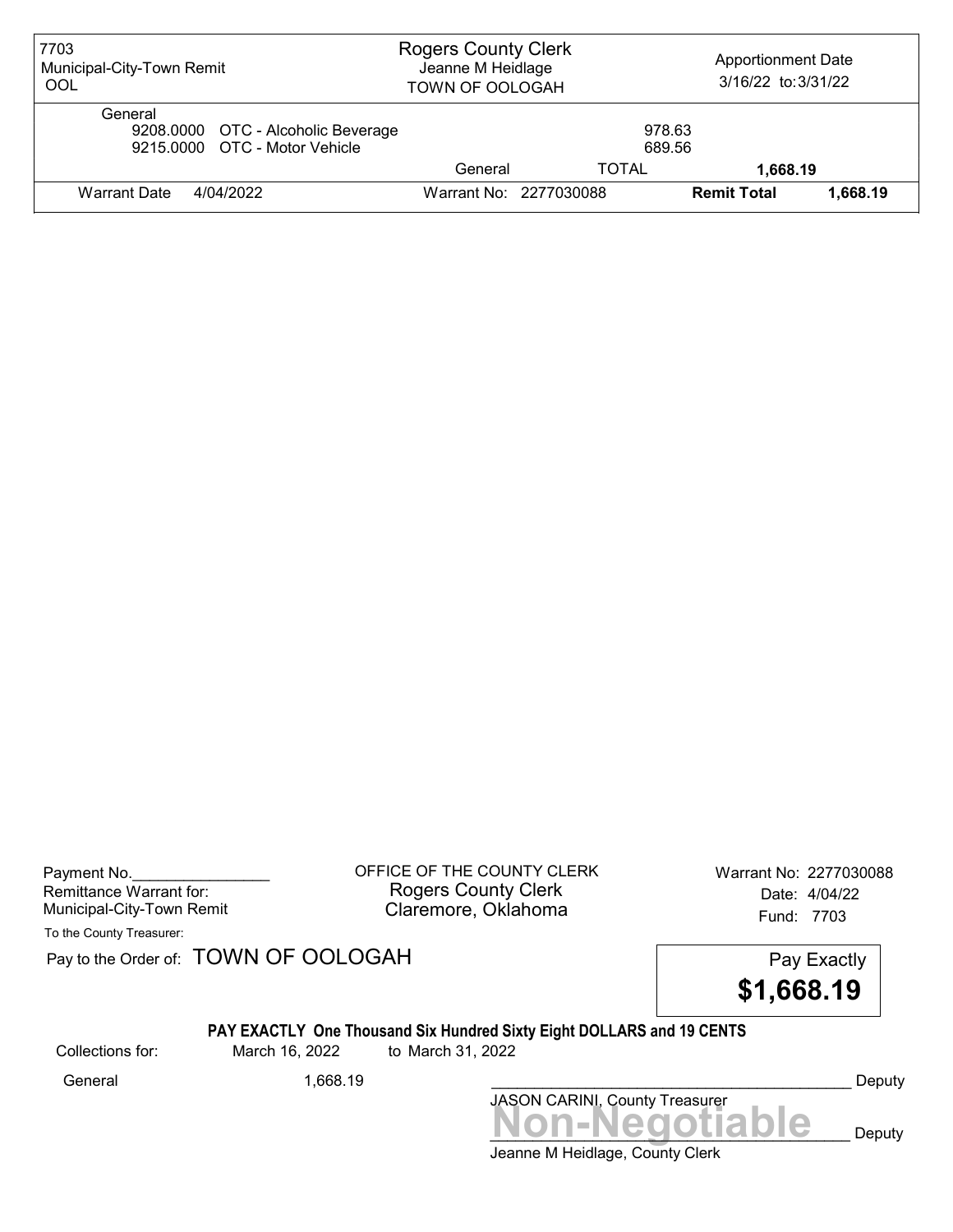| 7703<br>Municipal-City-Town Remit<br><b>TAL</b>                                | <b>Rogers County Clerk</b><br>Jeanne M Heidlage<br><b>TOWN OF TALALA</b> |                  | <b>Apportionment Date</b><br>3/16/22 to: 3/31/22 |        |
|--------------------------------------------------------------------------------|--------------------------------------------------------------------------|------------------|--------------------------------------------------|--------|
| General<br>9208.0000 OTC - Alcoholic Beverage<br>9215.0000 OTC - Motor Vehicle |                                                                          | 193.47<br>136.32 |                                                  |        |
|                                                                                | General                                                                  | TOTAL            | 329.79                                           |        |
| 4/04/2022<br><b>Warrant Date</b>                                               | Warrant No: 2277030089                                                   |                  | <b>Remit Total</b>                               | 329.79 |

| Payment No.               |  |
|---------------------------|--|
| Remittance Warrant for:   |  |
| Municipal-City-Town Remit |  |

OFFICE OF THE COUNTY CLERK Warrant No: 2277030089 Rogers County Clerk Date: 4/04/22 Claremore, Oklahoma<br>Fund: 7703

To the County Treasurer:

|                  | Pay to the Order of: TOWN OF TALALA |                                                                                        | Pay Exactly<br>\$329.79 |  |
|------------------|-------------------------------------|----------------------------------------------------------------------------------------|-------------------------|--|
| Collections for: | March 16, 2022                      | <b>PAY EXACTLY Three Hundred Twenty Nine DOLLARS and 79 CENTS</b><br>to March 31, 2022 |                         |  |

General 329.79 \_\_\_\_\_\_\_\_\_\_\_\_\_\_\_\_\_\_\_\_\_\_\_\_\_\_\_\_\_\_\_\_\_\_\_\_\_\_\_\_\_\_ Deputy

Collections for: March 16, 2022 to March 31, 2022

Jeanne M Heidlage, County Clerk -Negotiable <sub>Deputy</sub>

JASON CARINI, County Treasurer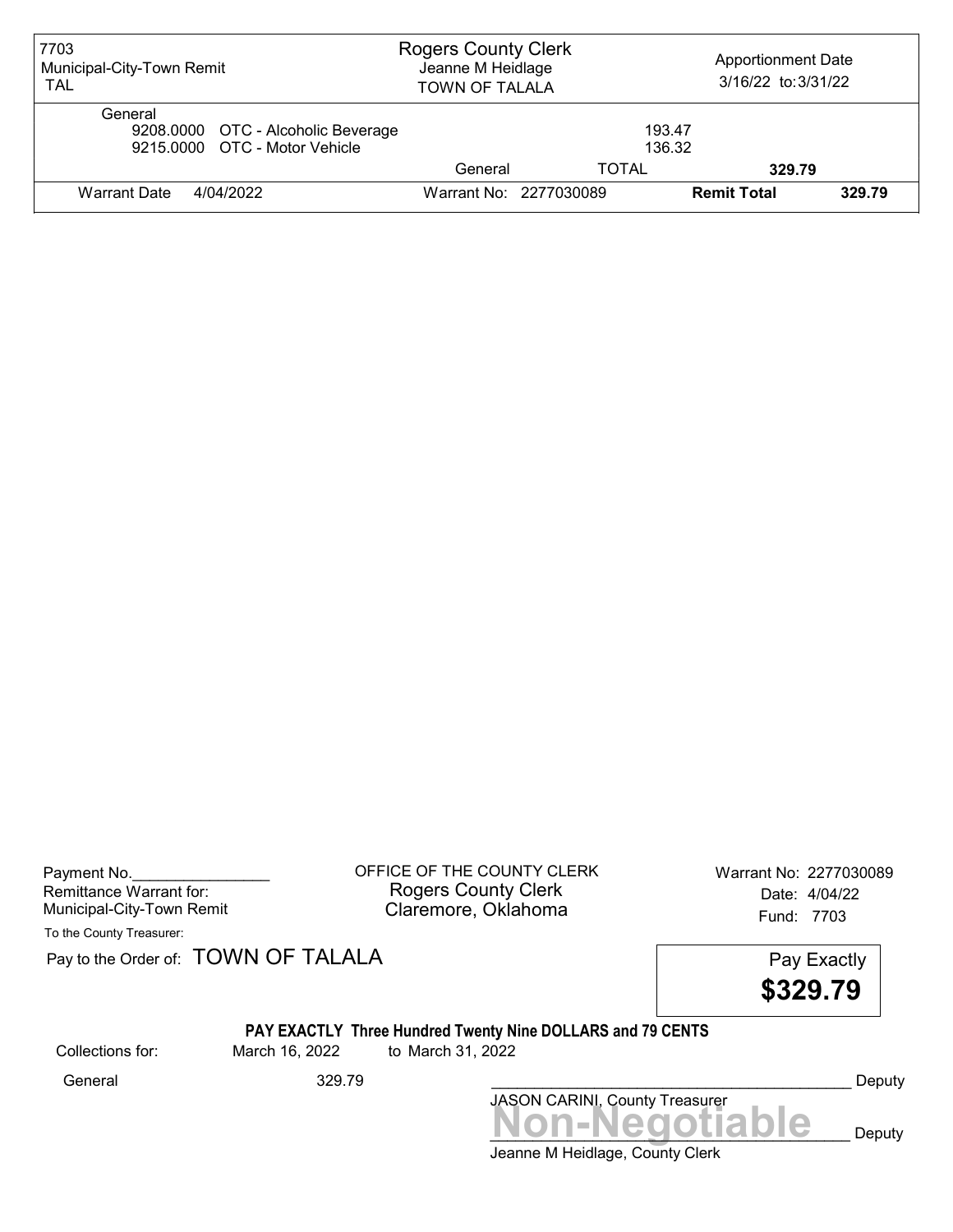| 7703<br>Municipal-City-Town Remit<br><b>VER</b>                                | <b>Rogers County Clerk</b><br>Jeanne M Heidlage<br><b>TOWN OF VERDIGRIS</b> |                        | <b>Apportionment Date</b><br>3/16/22 to: 3/31/22 |          |
|--------------------------------------------------------------------------------|-----------------------------------------------------------------------------|------------------------|--------------------------------------------------|----------|
| General<br>9208.0000 OTC - Alcoholic Beverage<br>9215.0000 OTC - Motor Vehicle |                                                                             | 3,941.51<br>2,777.25   |                                                  |          |
|                                                                                | General                                                                     | TOTAL                  | 6,718.76                                         |          |
| 4/04/2022<br>Warrant Date                                                      |                                                                             | Warrant No: 2277030090 | <b>Remit Total</b>                               | 6,718.76 |

Payment No. 2277030090 CHEICE OF THE COUNTY CLERK Warrant No: 2277030090 Rogers County Clerk Date: 4/04/22 Municipal-City-Town Remit **Example 20** Claremore, Oklahoma **Example 20 Fund: 7703** 

To the County Treasurer:

Pay to the Order of: TOWN OF VERDIGRIS Pay to the Order of: TOWN OF VERDIGRIS



## PAY EXACTLY Six Thousand Seven Hundred Eighteen DOLLARS and 76 CENTS

Collections for: March 16, 2022 to March 31, 2022

General 6,718.76 \_\_\_\_\_\_\_\_\_\_\_\_\_\_\_\_\_\_\_\_\_\_\_\_\_\_\_\_\_\_\_\_\_\_\_\_\_\_\_\_\_\_ Deputy

Jeanne M Heidlage, County Clerk Non-Negotiable Deputy

JASON CARINI, County Treasurer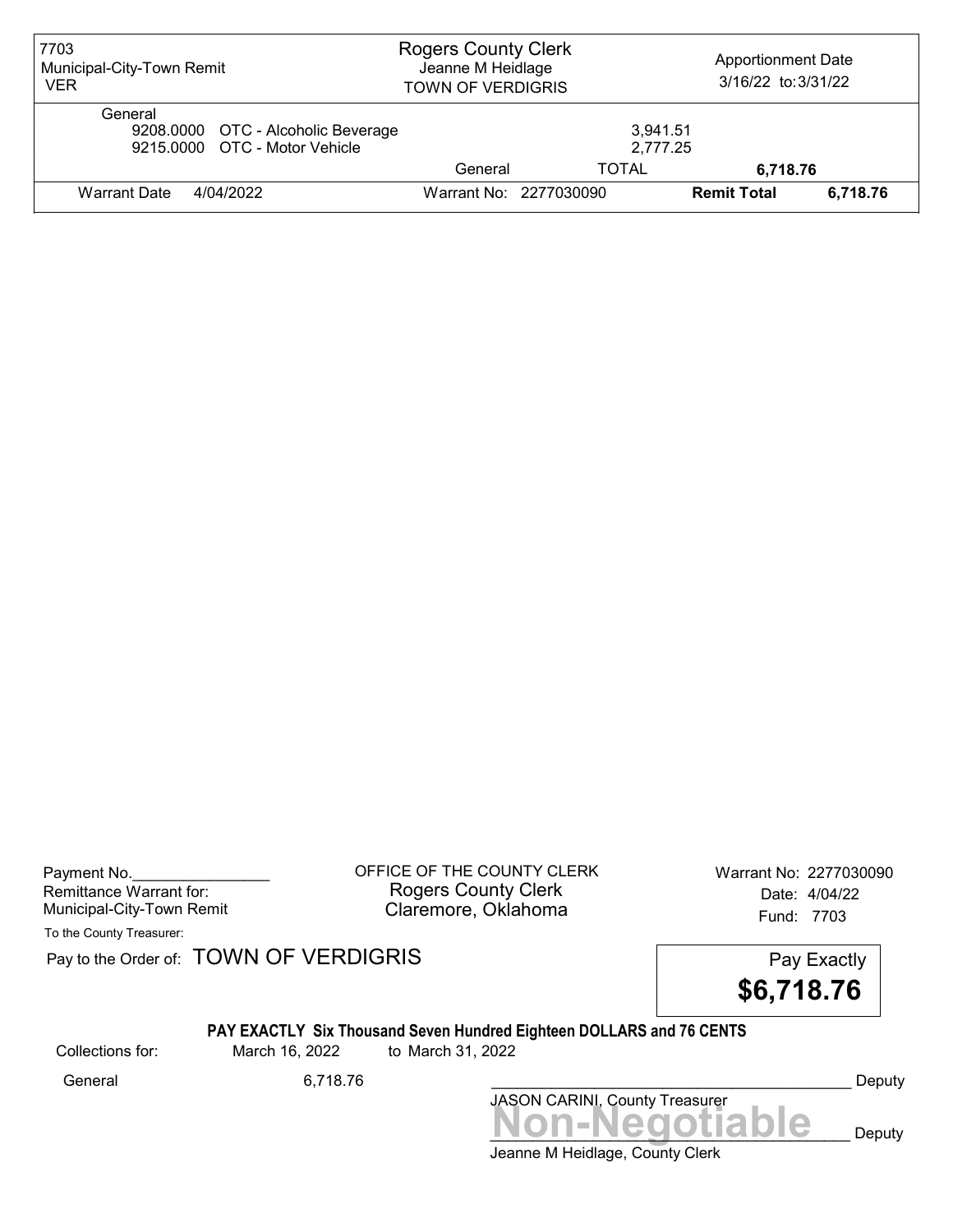| 7703<br>Municipal-City-Town Remit<br>TIF3D | <b>Rogers County Clerk</b><br>Apportionment Date<br>Jeanne M Heidlage<br>3/16/22 to: 3/31/22<br>AD VALOREM - PROMISE HOTELS |              |                    |           |
|--------------------------------------------|-----------------------------------------------------------------------------------------------------------------------------|--------------|--------------------|-----------|
| TIF<br>9001.0000 Current Tax               | 19,353.50                                                                                                                   |              |                    |           |
|                                            | TIF                                                                                                                         | <b>TOTAL</b> | 19.353.50          |           |
| Warrant Date<br>4/04/2022                  | Warrant No: 2277030091                                                                                                      |              | <b>Remit Total</b> | 19,353,50 |

Payment No. 2277030091 CONTICE OF THE COUNTY CLERK Warrant No: 2277030091 Rogers County Clerk Date: 4/04/22 Municipal-City-Town Remit **Example 20** Claremore, Oklahoma

To the County Treasurer:

Pay to the Order of: AD VALOREM - PROMISE HOTELS Pay Exactly

![](_page_23_Picture_6.jpeg)

#### PAY EXACTLY Nineteen Thousand Three Hundred Fifty Three DOLLARS and 50 CENTS

Collections for: March 16, 2022 to March 31, 2022

Non-Negotiable Deputy JASON CARINI, County Treasurer TIF 19,353.50 \_\_\_\_\_\_\_\_\_\_\_\_\_\_\_\_\_\_\_\_\_\_\_\_\_\_\_\_\_\_\_\_\_\_\_\_\_\_\_\_\_\_ Deputy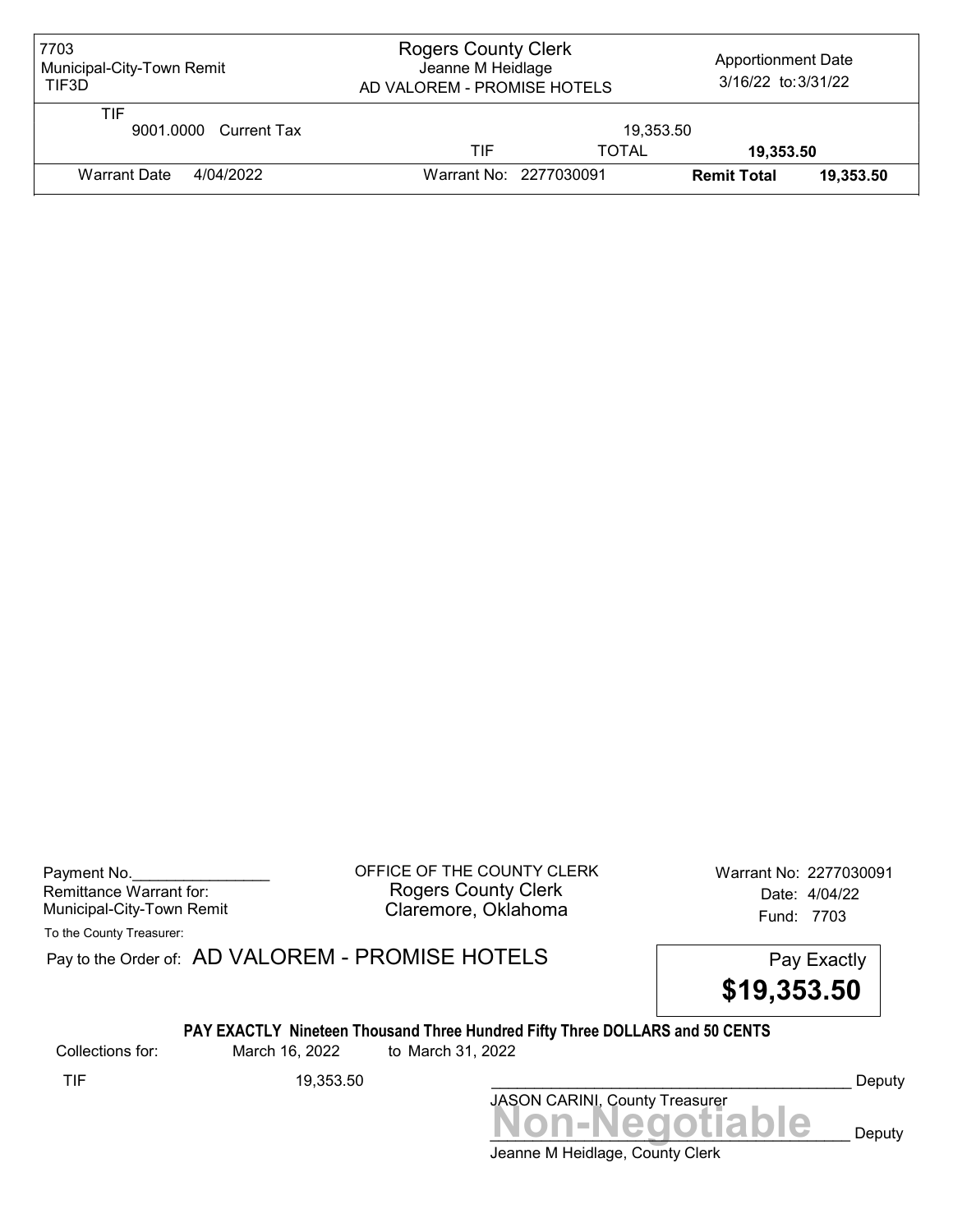| 7704<br><b>EMS</b>  |                    | <b>Rogers County Clerk</b><br>Emergency Medical Service District (EMS-522) Remit Jeanne M Heidlage<br>OOLOGAH-TALALA EMS DISTRICT |                        | <b>Apportionment Date</b><br>3/16/22 to: 3/31/22 |            |
|---------------------|--------------------|-----------------------------------------------------------------------------------------------------------------------------------|------------------------|--------------------------------------------------|------------|
| General             |                    |                                                                                                                                   |                        |                                                  |            |
| 9001.0000           | <b>Current Tax</b> |                                                                                                                                   | 112,724.82             |                                                  |            |
| 9002.0000           | Prior Tax          | 121.29                                                                                                                            |                        |                                                  |            |
| 9003.0000           | Back Tax           | 29.03                                                                                                                             |                        |                                                  |            |
|                     |                    | General                                                                                                                           | <b>TOTAL</b>           | 112,875.14                                       |            |
| Sinking             |                    |                                                                                                                                   |                        |                                                  |            |
| 9001.0000           | <b>Current Tax</b> |                                                                                                                                   | 53,732.16              |                                                  |            |
| 9002.0000           | <b>Prior Tax</b>   |                                                                                                                                   | 42.85                  |                                                  |            |
| 9003.0000           | Back Tax           |                                                                                                                                   | 14.13                  |                                                  |            |
|                     |                    | Sinking                                                                                                                           | <b>TOTAL</b>           | 53,789.14                                        |            |
| <b>Warrant Date</b> | 4/04/2022          |                                                                                                                                   | Warrant No: 2277040018 | <b>Remit Total</b>                               | 166,664.28 |

Payment No. 2277040018<br>
OFFICE OF THE COUNTY CLERK Warrant No: 2277040018 Rogers County Clerk<br>Claremore, Oklahoma<br>
Fund: 7704 Emergency Medical Service District **Claremore, Oklahoma** Fund: 7704

To the County Treasurer:

Pay to the Order of: OOLOGAH-TALALA EMS DISTRICT Pay Exactly

![](_page_24_Picture_6.jpeg)

## PAY EXACTLY One Hundred Sixty Six Thousand Six Hundred Sixty Four DOLLARS and 28 CENTS

Collections for: March 16, 2022 to March 31, 2022

Sinking 53,789.14

General 112,875.14

JASON CARINI, County Treasurer

Deputy

Jeanne M Heidlage, County Clerk Non-Negotiable Deputy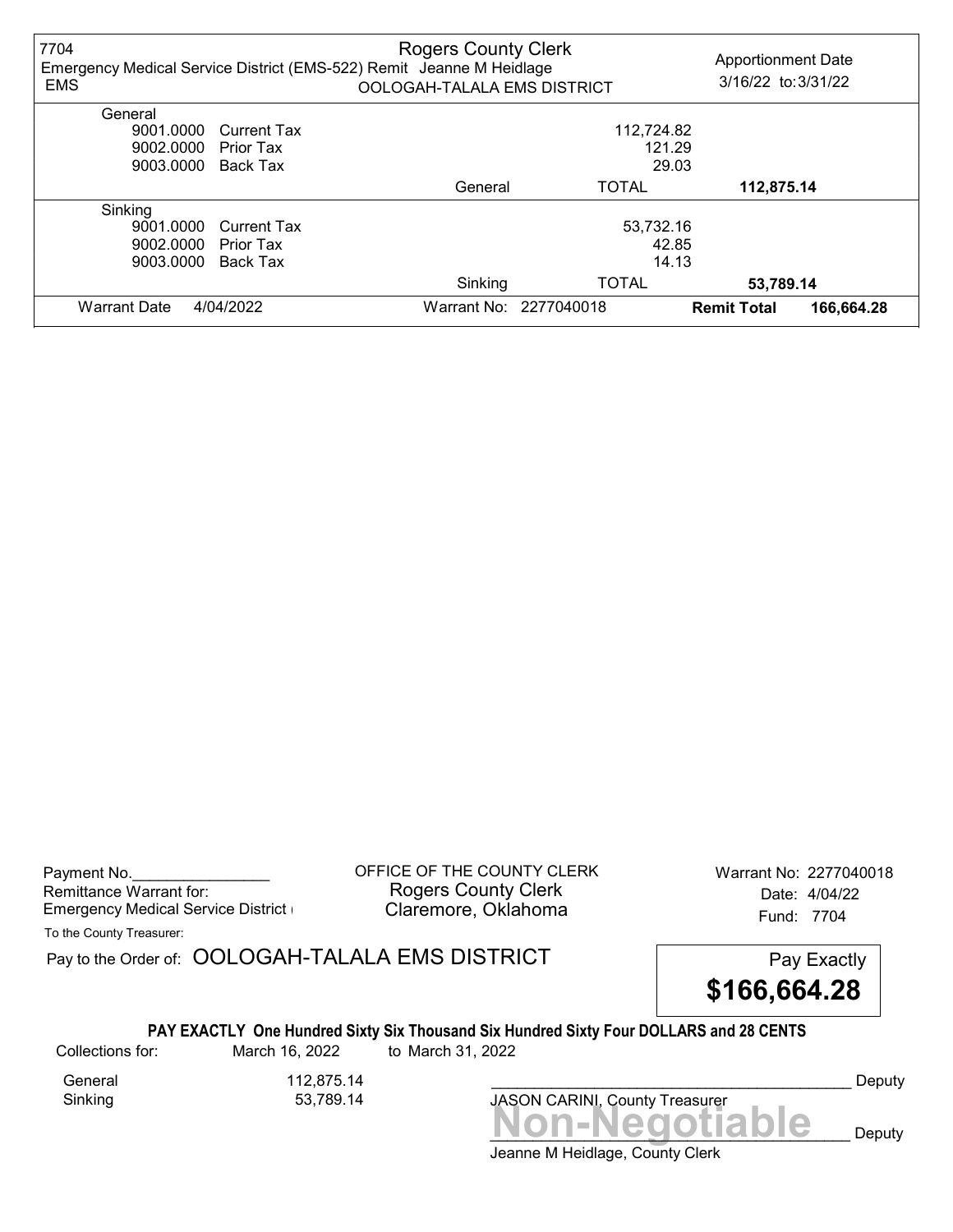| 7705<br><b>Fire Protection Districts Remit</b><br><b>FFD</b> |                    | <b>Rogers County Clerk</b><br><b>Apportionment Date</b><br>Jeanne M Heidlage<br>3/16/22 to: 3/31/22<br><b>FOYIL FIRE DEPARTMENT</b> |                        |                    |           |
|--------------------------------------------------------------|--------------------|-------------------------------------------------------------------------------------------------------------------------------------|------------------------|--------------------|-----------|
| General                                                      |                    |                                                                                                                                     |                        |                    |           |
| 9001.0000                                                    | <b>Current Tax</b> |                                                                                                                                     | 34,807.68              |                    |           |
| 9002.0000                                                    | Prior Tax          | 59.18                                                                                                                               |                        |                    |           |
| 9003.0000                                                    | Back Tax           | 47.11                                                                                                                               |                        |                    |           |
|                                                              |                    | General                                                                                                                             | <b>TOTAL</b>           | 34,913.97          |           |
| Sinking                                                      |                    |                                                                                                                                     |                        |                    |           |
| 9001.0000                                                    | <b>Current Tax</b> |                                                                                                                                     | 17,637.04              |                    |           |
| 9002.0000                                                    | Prior Tax          |                                                                                                                                     | 35.57                  |                    |           |
| 9003.0000                                                    | Back Tax           | 30.95                                                                                                                               |                        |                    |           |
|                                                              |                    | Sinking                                                                                                                             | <b>TOTAL</b>           | 17,703.56          |           |
| <b>Warrant Date</b><br>4/04/2022                             |                    |                                                                                                                                     | Warrant No: 2277050098 | <b>Remit Total</b> | 52,617.53 |

Payment No. 2277050098 COFFICE OF THE COUNTY CLERK Warrant No: 2277050098 Rogers County Clerk Date: 4/04/22 Fire Protection Districts Remit **Claremore, Oklahoma** Fund: 7705

To the County Treasurer:

Pay to the Order of: FOYIL FIRE DEPARTMENT FREE PAY EXACTLY

![](_page_25_Picture_6.jpeg)

### PAY EXACTLY Fifty Two Thousand Six Hundred Seventeen DOLLARS and 53 CENTS

Collections for: March 16, 2022 to March 31, 2022

General 34,913.97<br>Sinking 17,703.56 17,703.56

Jeanne M Heidlage, County Clerk Non-Negotiable Deputy JASON CARINI, County Treasurer

Deputy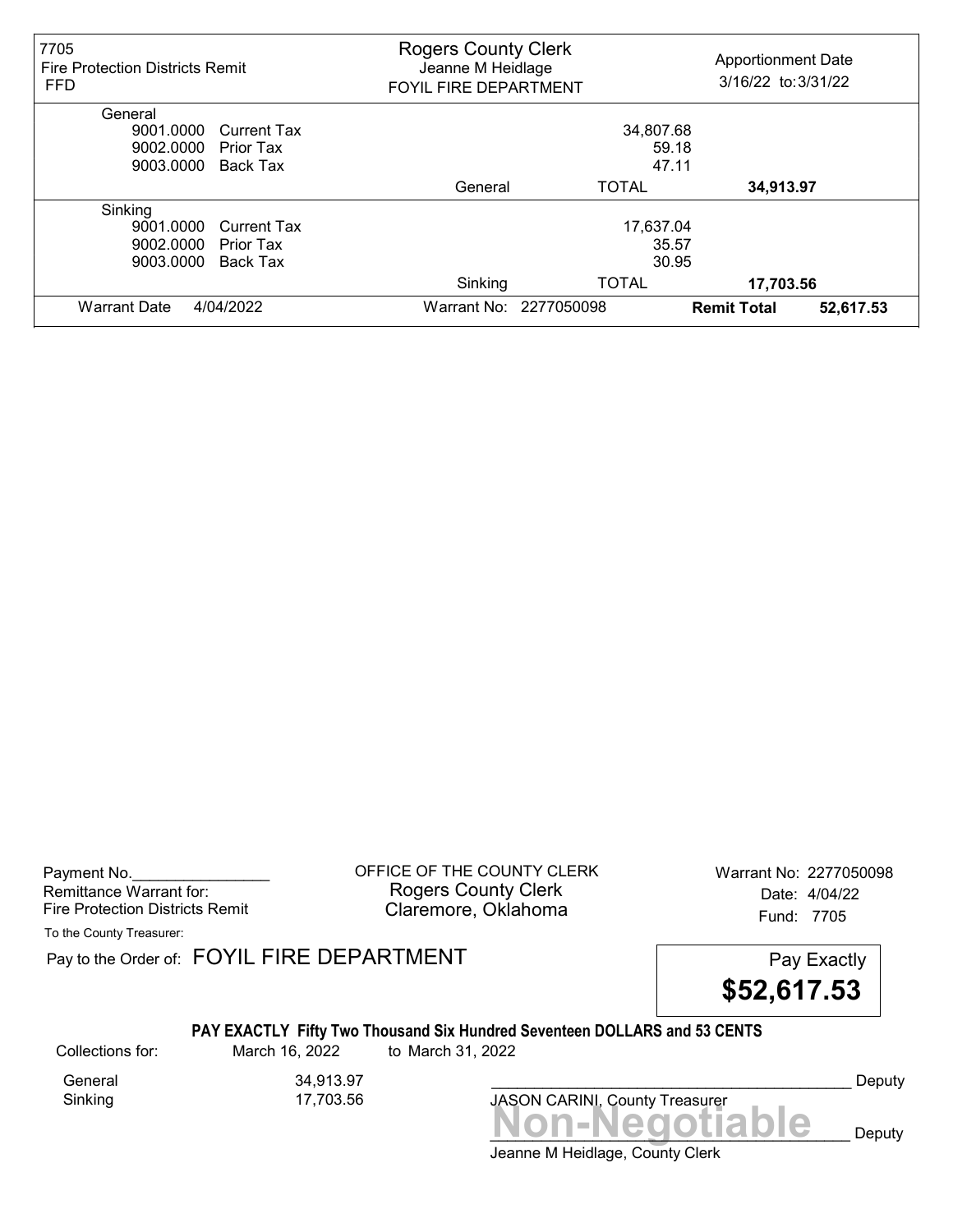| 7705<br><b>Fire Protection Districts Remit</b><br><b>LFD</b> |                    | <b>Rogers County Clerk</b><br><b>Apportionment Date</b><br>Jeanne M Heidlage<br>3/16/22 to: 3/31/22<br><b>LIMESTONE FIRE DISTRICT</b> |                    |           |
|--------------------------------------------------------------|--------------------|---------------------------------------------------------------------------------------------------------------------------------------|--------------------|-----------|
| General                                                      |                    |                                                                                                                                       |                    |           |
| 9001.0000                                                    | <b>Current Tax</b> | 36,536.08                                                                                                                             |                    |           |
| 9002.0000<br>Prior Tax                                       |                    | 64.86                                                                                                                                 |                    |           |
| 9003.0000<br>Back Tax                                        |                    | 1,714.01                                                                                                                              |                    |           |
|                                                              | General            | <b>TOTAL</b>                                                                                                                          | 38,314.95          |           |
| Sinking                                                      |                    |                                                                                                                                       |                    |           |
| 9001.0000                                                    | <b>Current Tax</b> | 12,786.59                                                                                                                             |                    |           |
| 9002.0000<br>Prior Tax                                       |                    | 22.70                                                                                                                                 |                    |           |
| 9003.0000<br>Back Tax                                        |                    | 599.86                                                                                                                                |                    |           |
|                                                              | Sinking            | <b>TOTAL</b>                                                                                                                          | 13,409.15          |           |
| <b>Warrant Date</b><br>4/04/2022                             |                    | Warrant No: 2277050099                                                                                                                | <b>Remit Total</b> | 51,724.10 |

Payment No. 2277050099 COFFICE OF THE COUNTY CLERK Warrant No: 2277050099 Rogers County Clerk Date: 4/04/22 Fire Protection Districts Remit **Claremore, Oklahoma** Fund: 7705

To the County Treasurer:

Pay to the Order of: LIMESTONE FIRE DISTRICT Pay Exactly Pay Exactly

\$51,724.10

### PAY EXACTLY Fifty One Thousand Seven Hundred Twenty Four DOLLARS and 10 CENTS

Collections for: March 16, 2022 to March 31, 2022

Sinking 13,409.15

General 38,314.95

Deputy

Jeanne M Heidlage, County Clerk

JASON CARINI, County Treasurer

Non-Negotiable Deputy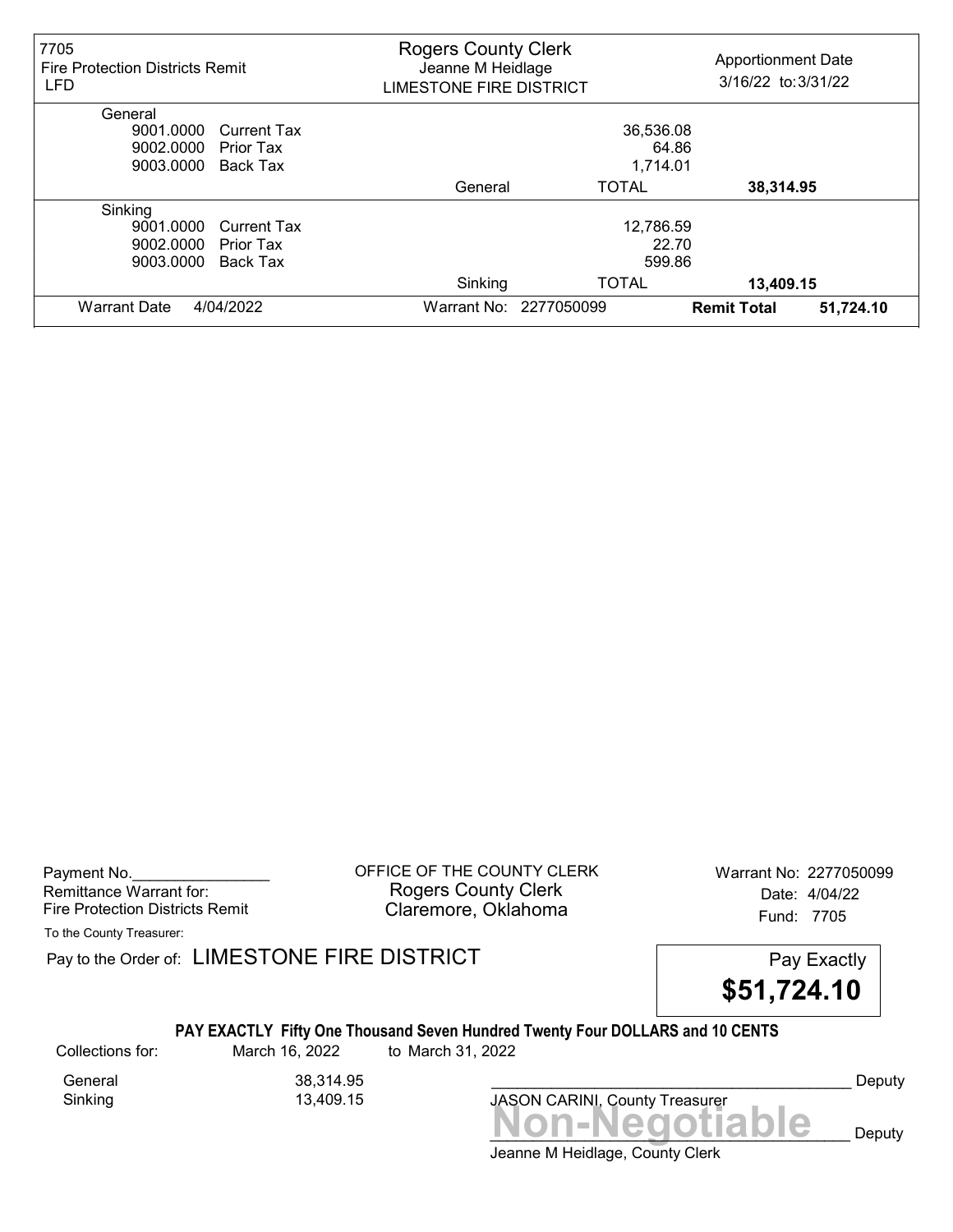| 7705<br><b>Fire Protection Districts Remit</b><br><b>NFD</b> |         | <b>Rogers County Clerk</b><br>Jeanne M Heidlage<br>NORTHWEST FIRE DISTRICT |                                  |  |
|--------------------------------------------------------------|---------|----------------------------------------------------------------------------|----------------------------------|--|
| General                                                      |         |                                                                            |                                  |  |
| 9001.0000<br><b>Current Tax</b>                              |         | 415,732.17                                                                 |                                  |  |
| 9002.0000<br>Prior Tax                                       |         | 649.75                                                                     |                                  |  |
| 9003.0000<br>Back Tax                                        |         | 311.70                                                                     |                                  |  |
|                                                              | General | <b>TOTAL</b>                                                               | 416,693.62                       |  |
| Sinking                                                      |         |                                                                            |                                  |  |
| 9001.0000<br><b>Current Tax</b>                              |         | 108,915.87                                                                 |                                  |  |
| 9002.0000<br>Prior Tax                                       |         | 197.11                                                                     |                                  |  |
| 9003.0000<br>Back Tax                                        |         | 96.44                                                                      |                                  |  |
|                                                              | Sinking | <b>TOTAL</b>                                                               | 109,209.42                       |  |
| <b>Warrant Date</b><br>4/04/2022                             |         | Warrant No: 2277050100                                                     | 525,903.04<br><b>Remit Total</b> |  |

Payment No. 2277050100<br>
OFFICE OF THE COUNTY CLERK Warrant No: 2277050100 Rogers County Clerk Date: 4/04/22 Fire Protection Districts Remit **Claremore, Oklahoma** Fund: 7705

To the County Treasurer:

Pay to the Order of: NORTHWEST FIRE DISTRICT FIRE Pay Exactly

![](_page_27_Picture_6.jpeg)

#### PAY EXACTLY Five Hundred Twenty Five Thousand Nine Hundred Three DOLLARS and 4 CENTS

Collections for: March 16, 2022 to March 31, 2022

General 416,693.62 Sinking 109,209.42

Non-Negotiable Deputy JASON CARINI, County Treasurer

Deputy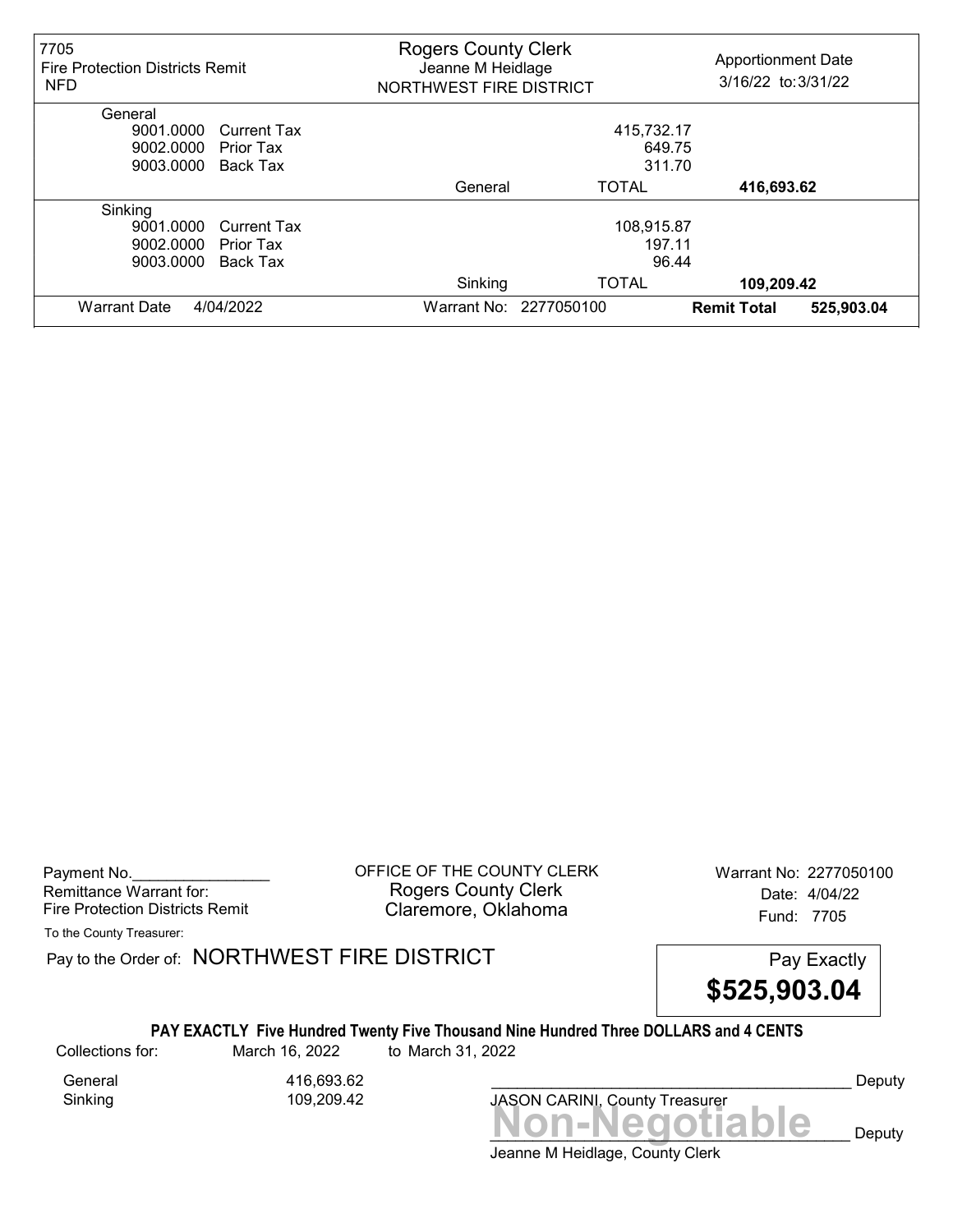| 7705<br><b>Fire Protection Districts Remit</b><br><b>TFD</b> |         | <b>Rogers County Clerk</b><br><b>Apportionment Date</b><br>Jeanne M Heidlage<br>3/16/22 to: 3/31/22<br><b>TRI-DISTRICT FIRE DISTRICT</b> |                    |           |
|--------------------------------------------------------------|---------|------------------------------------------------------------------------------------------------------------------------------------------|--------------------|-----------|
| General                                                      |         |                                                                                                                                          |                    |           |
| 9001.0000<br><b>Current Tax</b>                              |         | 14,135.15                                                                                                                                |                    |           |
| 9002.0000<br>Prior Tax                                       |         | 119.10                                                                                                                                   |                    |           |
| 9003.0000<br>Back Tax                                        |         | 113.43                                                                                                                                   |                    |           |
|                                                              | General | <b>TOTAL</b>                                                                                                                             | 14,367.68          |           |
| Sinking                                                      |         |                                                                                                                                          |                    |           |
| 9001.0000<br><b>Current Tax</b>                              |         | 8,481.08                                                                                                                                 |                    |           |
| 9002.0000<br>Prior Tax                                       |         | 35.73                                                                                                                                    |                    |           |
| 9003.0000<br>Back Tax                                        |         | 34.03                                                                                                                                    |                    |           |
|                                                              | Sinking | <b>TOTAL</b>                                                                                                                             | 8,550.84           |           |
| <b>Warrant Date</b><br>4/04/2022                             |         | Warrant No: 2277050101                                                                                                                   | <b>Remit Total</b> | 22,918.52 |

Payment No. 2277050101 CONTICE OF THE COUNTY CLERK Warrant No: 2277050101 Rogers County Clerk Date: 4/04/22 Fire Protection Districts Remit **Claremore, Oklahoma** Fund: 7705

To the County Treasurer:

Pay to the Order of: TRI-DISTRICT FIRE DISTRICT **Pay Exactly** Pay Exactly

![](_page_28_Picture_6.jpeg)

### PAY EXACTLY Twenty Two Thousand Nine Hundred Eighteen DOLLARS and 52 CENTS

Collections for: March 16, 2022 to March 31, 2022

General 14,367.68<br>Sinking 8,550.84

8,550.84

Non-Negotiable Deputy JASON CARINI, County Treasurer

Deputy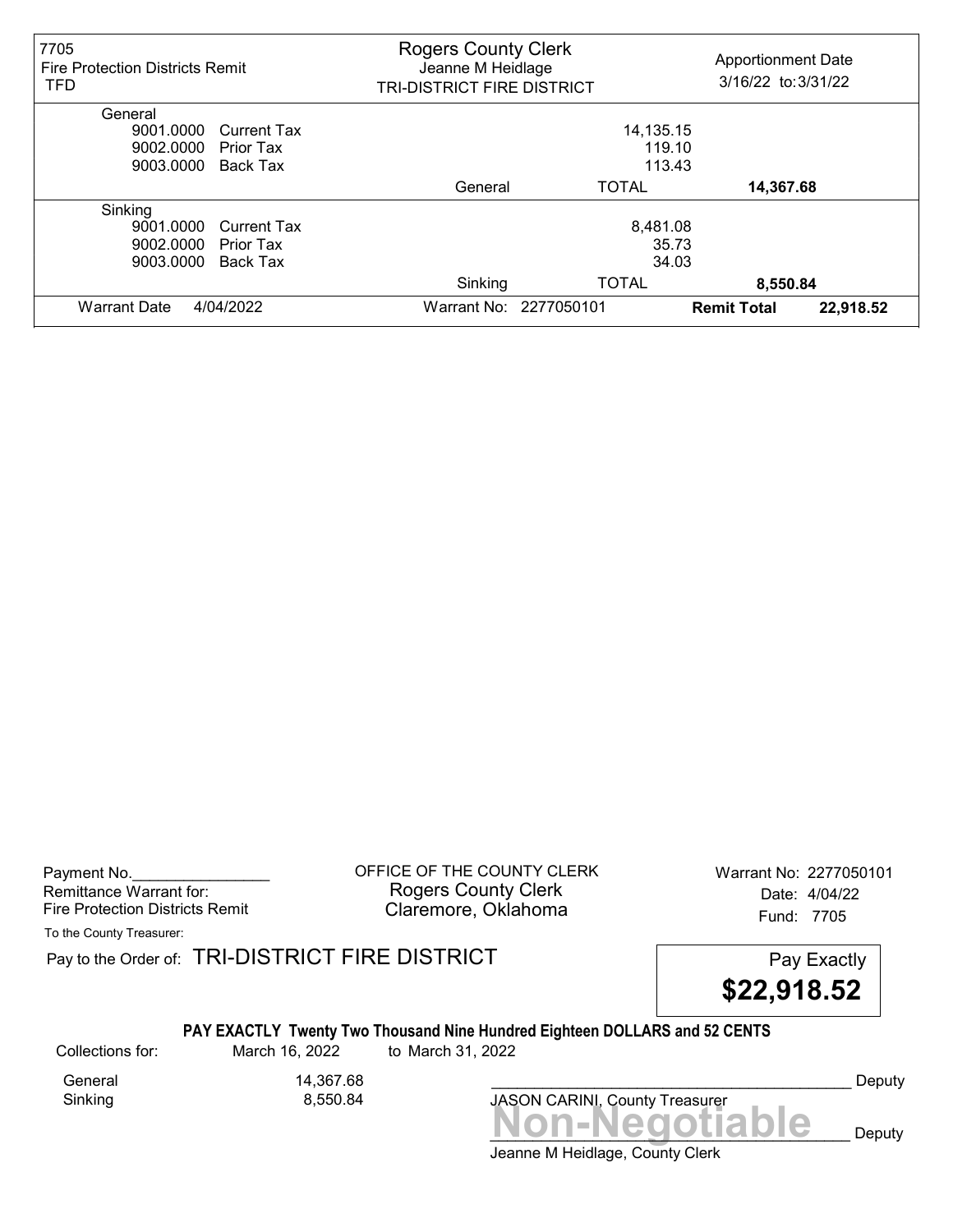| 7705<br><b>Fire Protection Districts Remit</b><br>VFD   | <b>Rogers County Clerk</b><br><b>Apportionment Date</b><br>Jeanne M Heidlage<br>3/16/22 to: 3/31/22<br><b>VERDIGRIS FIRE DISTRICT</b> |                        |                    |            |
|---------------------------------------------------------|---------------------------------------------------------------------------------------------------------------------------------------|------------------------|--------------------|------------|
| General<br>9001.0000 Current Tax<br>9002.0000 Prior Tax | 348,426.57<br>3,645.12                                                                                                                |                        |                    |            |
|                                                         | General                                                                                                                               | <b>TOTAL</b>           | 352,071.69         |            |
| Warrant Date<br>4/04/2022                               |                                                                                                                                       | Warrant No: 2277050102 | <b>Remit Total</b> | 352,071.69 |

Payment No. 2277050102 Rogers County Clerk Date: 4/04/22 Fire Protection Districts Remit **Claremore, Oklahoma** Fund: 7705

To the County Treasurer:

Pay to the Order of: VERDIGRIS FIRE DISTRICT Pay to the Order of: VERDIGRIS FIRE DISTRICT

![](_page_29_Picture_6.jpeg)

## PAY EXACTLY Three Hundred Fifty Two Thousand Seventy One DOLLARS and 69 CENTS

Collections for: March 16, 2022 to March 31, 2022

Jeanne M Heidlage, County Clerk Non-Negotiable Deputy JASON CARINI, County Treasurer General 352,071.69 \_\_\_\_\_\_\_\_\_\_\_\_\_\_\_\_\_\_\_\_\_\_\_\_\_\_\_\_\_\_\_\_\_\_\_\_\_\_\_\_\_\_ Deputy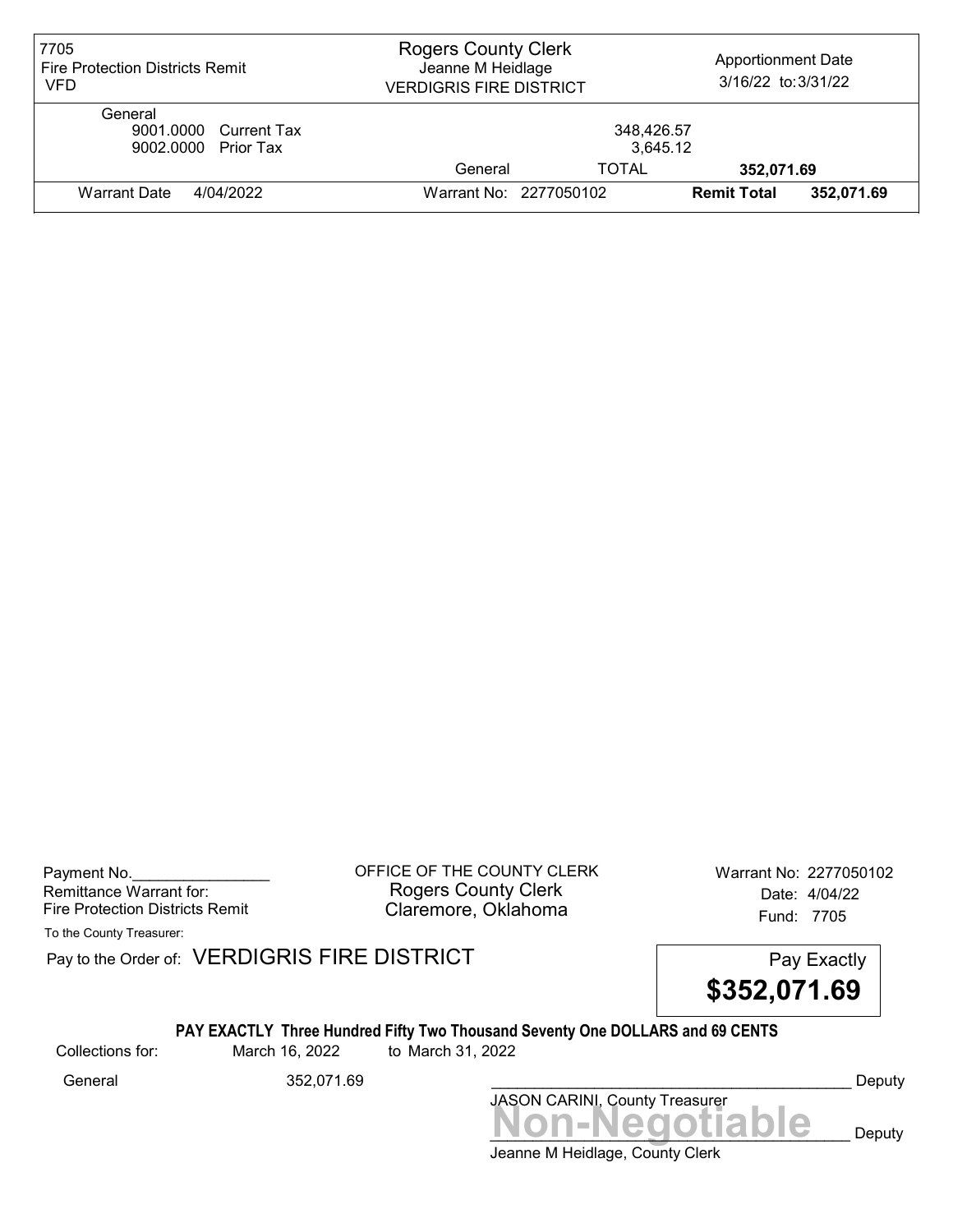| 7705<br><b>Fire Protection Districts Remit</b><br><b>FAF</b> | <b>Rogers County Clerk</b><br><b>Apportionment Date</b><br>Jeanne M Heidlage<br>3/16/22 to: 3/31/22<br><b>FAIR OAKS FIRE PROTECTION DIST</b> |              |                    |          |
|--------------------------------------------------------------|----------------------------------------------------------------------------------------------------------------------------------------------|--------------|--------------------|----------|
| General<br>9001.0000 Current Tax                             |                                                                                                                                              | 5.115.99     |                    |          |
|                                                              | General                                                                                                                                      | <b>TOTAL</b> | 5.115.99           |          |
| <b>Warrant Date</b><br>4/04/2022                             | Warrant No: 2277050103                                                                                                                       |              | <b>Remit Total</b> | 5,115.99 |

| Payment No.                     |
|---------------------------------|
| Remittance Warrant for:         |
| Fire Protection Districts Remit |

OFFICE OF THE COUNTY CLERK Warrant No: 2277050103 Rogers County Clerk Date: 4/04/22 Claremore, Oklahoma Fund: 7705

To the County Treasurer:

Pay to the Order of: FAIR OAKS FIRE PROTECTION DIST Pay Exactly

![](_page_30_Picture_6.jpeg)

#### PAY EXACTLY Five Thousand One Hundred Fifteen DOLLARS and 99 CENTS

Collections for: March 16, 2022 to March 31, 2022

JASON CARINI, County Treasurer<br>
MON-Negotiable Deputy General 5,115.99 \_\_\_\_\_\_\_\_\_\_\_\_\_\_\_\_\_\_\_\_\_\_\_\_\_\_\_\_\_\_\_\_\_\_\_\_\_\_\_\_\_\_ Deputy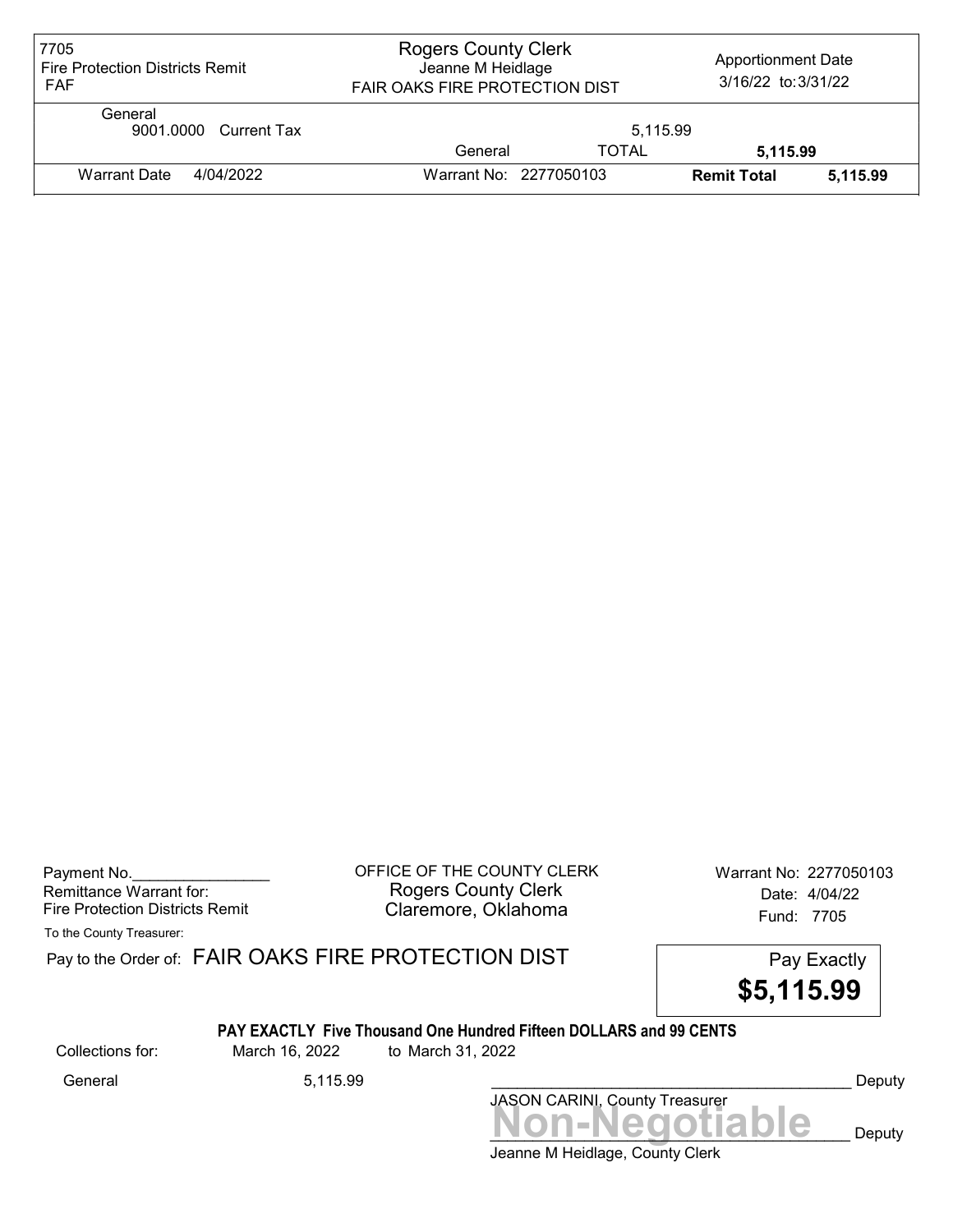| 7706<br>Career Tech Remit<br><b>VT11</b> |                    | <b>Rogers County Clerk</b><br><b>Apportionment Date</b><br>Jeanne M Heidlage<br>3/16/22 to: 3/31/22<br><b>NORTHEAST VO TECH 11</b> |                        |                    |              |  |
|------------------------------------------|--------------------|------------------------------------------------------------------------------------------------------------------------------------|------------------------|--------------------|--------------|--|
| <b>Building</b>                          |                    |                                                                                                                                    |                        |                    |              |  |
| 9001.0000                                | <b>Current Tax</b> | 100,499.45                                                                                                                         |                        |                    |              |  |
| 9002.0000                                | Prior Tax          | 576.93                                                                                                                             |                        |                    |              |  |
| 9003.0000                                | Back Tax           | 272.06                                                                                                                             |                        |                    |              |  |
|                                          |                    | <b>Building</b>                                                                                                                    | <b>TOTAL</b>           | 101,348.44         |              |  |
| General                                  |                    |                                                                                                                                    |                        |                    |              |  |
| 9001.0000                                | <b>Current Tax</b> | 1,032,129.55                                                                                                                       |                        |                    |              |  |
| 9002.0000                                | Prior Tax          | 5,924.93                                                                                                                           |                        |                    |              |  |
| 9003.0000                                | Back Tax           | 2,794.11                                                                                                                           |                        |                    |              |  |
|                                          |                    | General                                                                                                                            | TOTAL                  | 1,040,848.59       |              |  |
| 4/04/2022<br><b>Warrant Date</b>         |                    |                                                                                                                                    | Warrant No: 2277060035 | <b>Remit Total</b> | 1,142,197.03 |  |

Payment No. 2277060035 CONSIDERT OF THE COUNTY CLERK Warrant No: 2277060035 Rogers County Clerk Date: 4/04/22 Career Tech Remit **Claremore, Oklahoma Career Tech Remit** 7706

To the County Treasurer:

Pay to the Order of: NORTHEAST VO TECH 11 Pay Exactly

![](_page_31_Picture_6.jpeg)

PAY EXACTLY One Million One Hundred Forty Two Thousand One Hundred Ninety Seven DOLLARS and 3 CENTS Collections for: March 16, 2022 to March 31, 2022

Building 101,348.44 General 1040,848.59

Jeanne M Heidlage, County Clerk Non-Negotiable Deputy JASON CARINI, County Treasurer Deputy